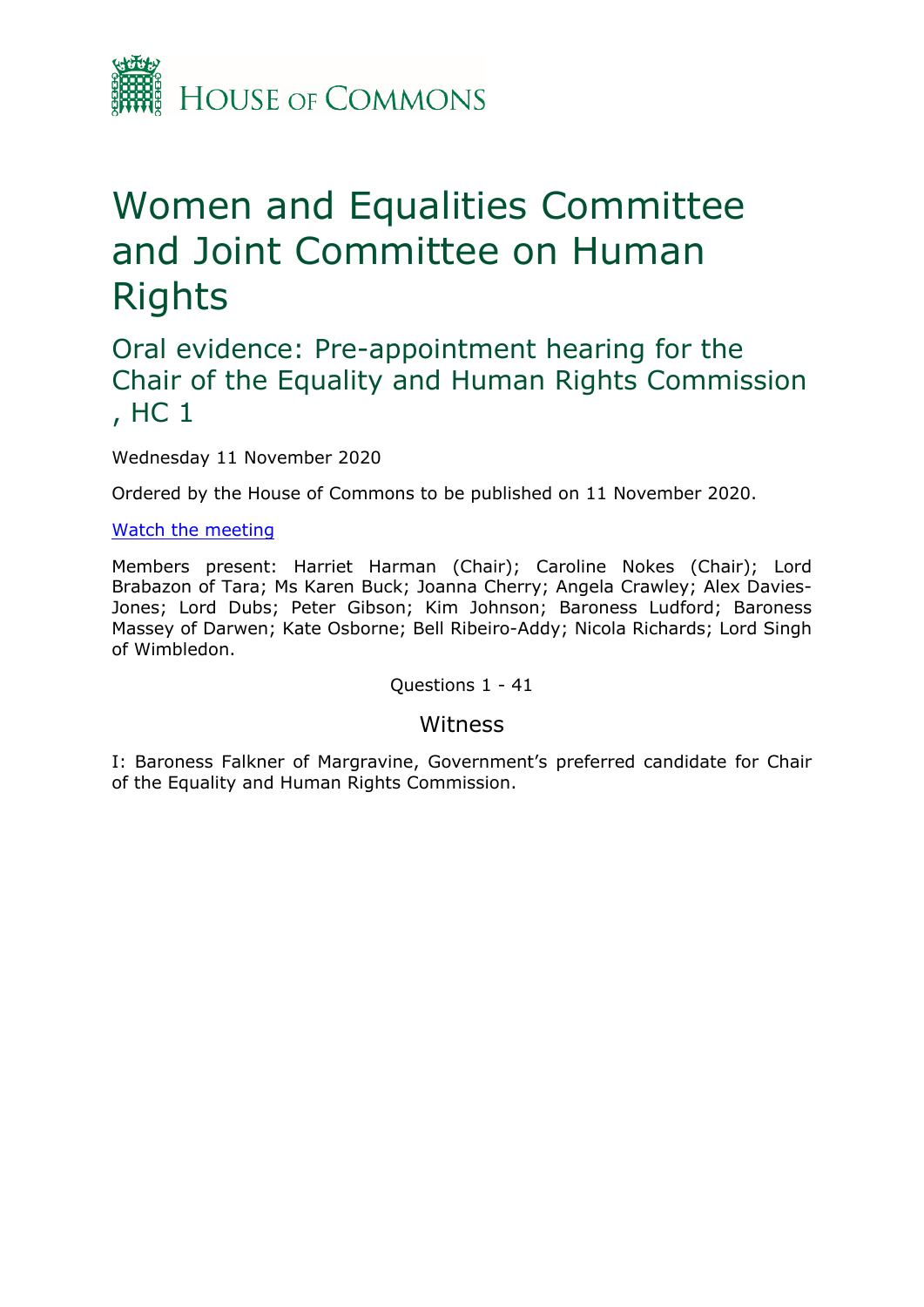

### Examination of witness

Witness: Baroness Falkner of Margravine.

**Chair:** Good afternoon and welcome, everybody, to this session. It is a combined session of the Women and Equalities Select Committee, which is chaired by Caroline Nokes and has Members of the House of Commons, and the Joint Committee on Human Rights, which is chaired by me, Harriet Harman, half of whose members are Members of the House of Commons and half of whose members are Members of the House of Lords. This is a pre-appointment hearing for the new chair of the Equality and Human Rights Commission.

To explain the procedure, the many appointments that the Government make to agencies to which it is the responsibility of the Government to appoint used to happen behind closed doors. Now there is a parliamentary part of the process, which is that the Government propose and choose their preferred candidate for the appointment, and there is then parliamentary input by virtue of any Select Committee that is relevant to the appointment having an opportunity to ask questions to the Government's preferred candidate. The Government's preferred candidate is Baroness Falkner of Margravine. Welcome to this session, Baroness Falkner. We are thereby able to ask questions.

After this session, each of the Committees—the Women and Equalities Committee and the Joint Committee on Human Rights—will produce a report on this session, which will be published and submitted to the Government. The Government will then decide whether to go ahead with the appointment. That is the process that we are engaging with this afternoon. Thank you to everybody who is participating in this.

Q1 **Caroline Nokes:** Thank you very much for coming along this afternoon, Baroness Falkner. You will of course be very aware of the crucial role the commission plays in both monitoring and, importantly, enforcing equality and human rights in Britain. Can you talk to us a little about why you felt that you were the best candidate for the role and about your experience and footprint in this area?

*Baroness Falkner of Margravine:* I have a fairly long track record of working on human rights and equalities. I say human rights first because that is where my professional life lay prior to entering Parliament. Since entering Parliament, I have engaged more with all of the other protected characteristics.

In my professional life, I was a policy officer for the Liberal Democrats and I concentrated on human rights abroad, mainly. I then went to work for the Commonwealth Secretariat, where I was responsible for its enforcement mechanism, so to speak, the Commonwealth Ministerial Action Group, which upheld the provisions of the Harare declaration on human rights, which was the Commonwealth's human rights tool. I was responsible for that in the political affairs division. I subsequently came into the House of Lords, where I worked on the team with the late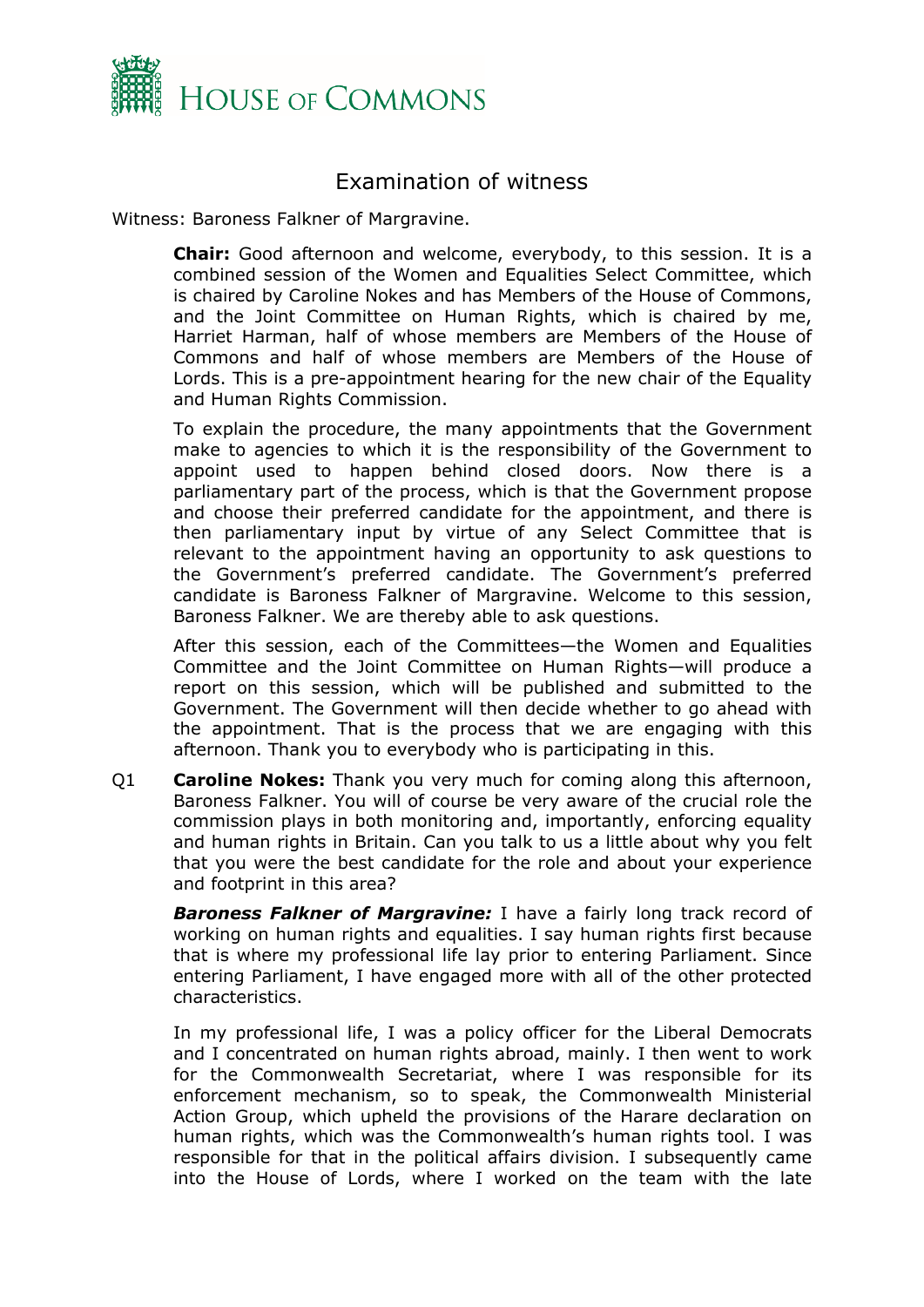

Anthony Lester QC on the 2006 Equality Act and the 2010 Equality Act. If I remember correctly, I have served under Harriet Harman on the UN women's group as your vice-chair. Pauline Latham is here too; she will recall that as well.

My work has spread across a lot of the different areas that the protected characteristics policy issues cover. In that sense, I can scan the horizon fairly clearly, see the policy framework and, I hope, bring quite a lot to it.

Q2 **Caroline Nokes:** Much of your experience has been abroad, looking at human rights across the globe. How do you think that is going to translate into looking at equalities within Britain?

*Baroness Falkner of Margravine:* First, I do not segregate human rights and equalities. They have foundations and intersections that are interdependent on one another. You cannot really do human rights in the absence of equalities, because equality policy underpins human rights and, vice versa, human rights underpin equality.

As to my international background, very clearly, the United Kingdom helped to write the Universal Declaration of Human Rights and the European Convention on Human Rights, contested though they both were at the time. I will not go as far back as the Magna Carta, but throughout Britain's history our human rights and equalities traditions—the 17th century Bill of Rights and so on—have always been informed by what was happening at a universal level. I do not make that distinction.

Q3 **Caroline Nokes:** One of the important roles of the commission is about enforcement. It would be really interesting to get a sense of your experience of enforcement and any achievements you have had in your career to date with regard to that.

*Baroness Falkner of Margravine:* An example of enforcement is that I was essentially a trade unionist, as the vice-chair of the staff association of the Commonwealth Secretariat in the early 2000s. We brought a tribunal case against management, as good trade unionists do, and we won that. I have been very directly involved in enforcement from a victim's or plaintiff's point of view.

I do an awful lot of enforcement in another role that I hold, which is that I am a member of the Bank of England's enforcement decision-making committee. This is the Prudential Regulation Authority's body that is an avenue, where institutions are found to have violated financial services law, for people to come to a middle-level body before going to court to seek redress and to have their point of view heard. I am a member of a panel of six there, so we do enforcement on a daily basis. It is our bread and butter.

Q4 **Peter Gibson:** Baroness Falkner, you have been a Liberal Democrat Peer for the period between 2005 and 2019, and for much of that period as a Front Bencher. How will you overcome the risk of a perception of political partiality?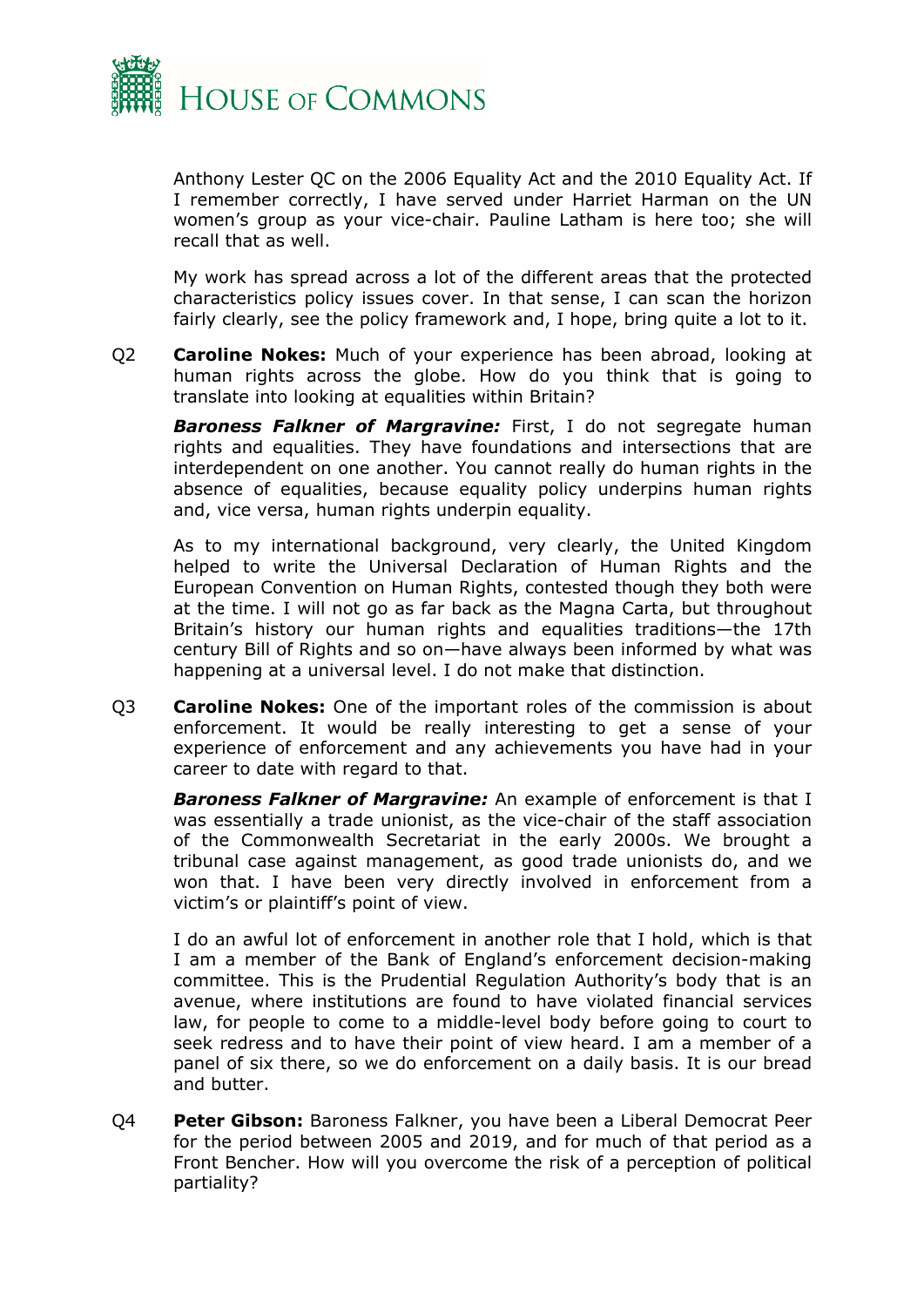

*Baroness Falkner of Margravine:* It is a very interesting question. Anyone who looks at my parliamentary record over the entire 16 years will see that I have frequently acted independently, even when I was a Lib Dem Front Bencher. I can provide examples of that, but it will take too long to go into.

Since 2016-17, it is pretty evident, if you look at my record, that I have taken different policy positions from the Liberal Democrats on points, as I saw them, of principle and policy. I hope that I have an honourable track record of sitting on eight Select Committees—I have chaired one over four years—where it is impossible to do your job if you are highly partisan. All of you will know that when you sit on Select Committees, you have to sometimes swallow your biases, your prejudices or even your very long-held opinions in order to get consensus and to achieve the aims of what you are there to do.

For the last year and a half, I have been an independent Cross-Bencher. First I was a non-affiliated Peer. That is what you have to do in order to make your route into the Cross-Bench group—you have to serve a year out before you come into the Cross-Benchers, and I am delighted to be a member of the Cross-Benchers now. My voting record and my speaking record would speak to my independence and impartiality.

Q5 **Peter Gibson:** Are there any activities or interests that you will discontinue or that you think will be affected by taking up the role of chair?

*Baroness Falkner of Margravine:* My only concern was not to do with conflicts, because I cannot see any conflicts. I have consulted the Bank of England as to whether this role would be seen as a conflict. They are delighted that I am taking it up. The only thing that I was concerned about—I want to reassure you on this—is that I had quite a few advisory roles, and I have given several of those up in order to free up the time to dedicate to this hugely important and significant role, particularly at this time in our country's history.

Q6 **Lord Singh of Wimbledon:** I am a Cross-Bench Peer. Your predecessors have all had their own distinctive style and approach in leading the commission. How would you characterise what yours would be? Having listened to you and your contributions in the Chamber, I have a fairly good idea but it would be great to hear from you.

*Baroness Falkner of Margravine:* It is important to understand the governance of the Equality and Human Rights Commission. The reason the Acts wanted such a large body of up to 15 commissioners was precisely because they wanted people with skills and abilities across the wide range of protected characteristics, as well as the wide range of subsets of skills and knowledge that people bring to it.

Mine is a collegiate approach of calling on the skills and talents of everyone who is there and of great trust in the Public Appointments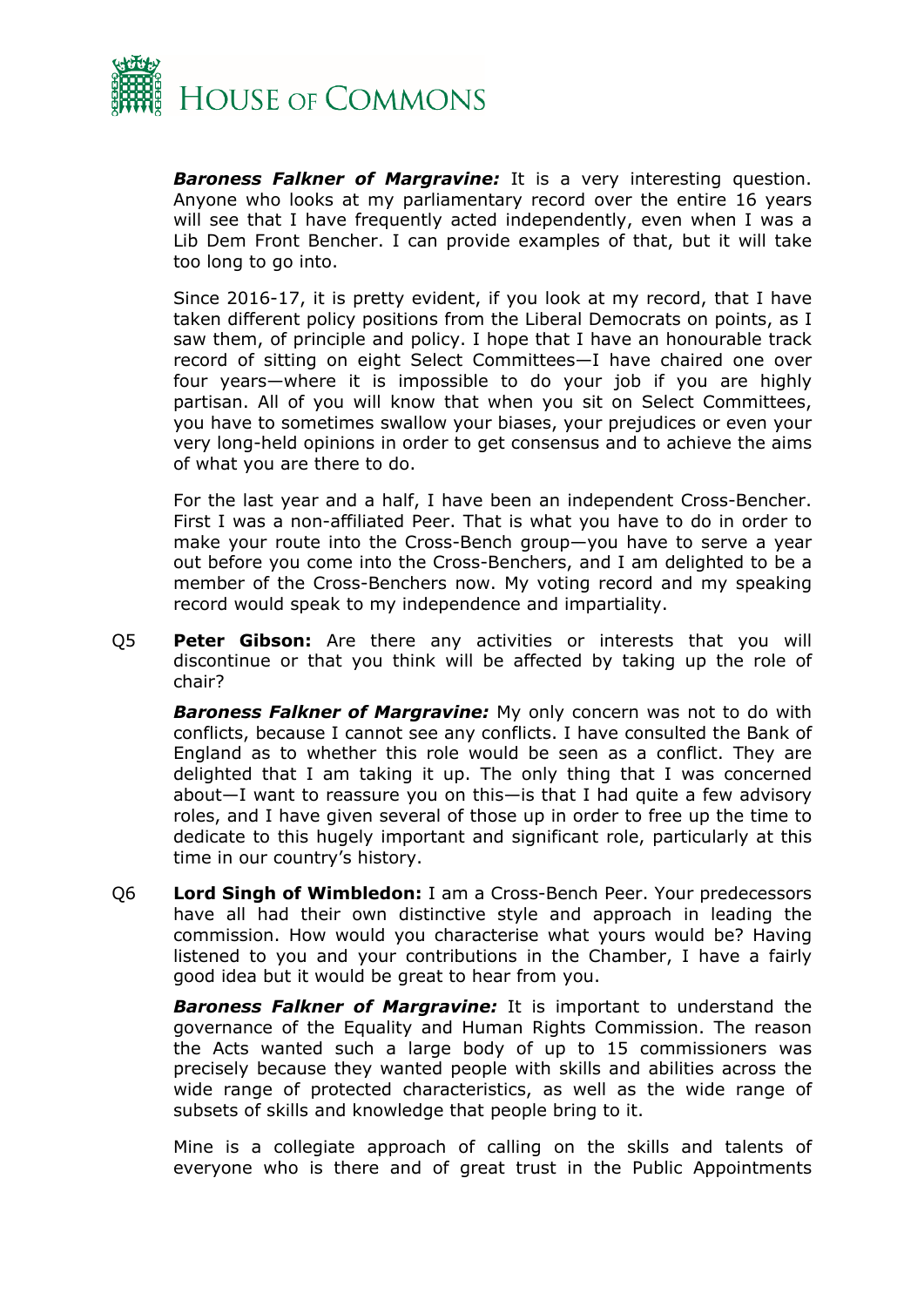

Commission to deliver the best possible people as commissioners. The people who have served with me on Select Committees or have been on the Select Committee that I chair would describe my leadership style as one that is, I hope, extremely open, accessible and approachable yet firm in keeping objectives and aims in my line of vision all the way through. That is what I hope I will be able to do.

I would have trepidation if I were sitting in this chair in 2007 when the three different commissions were being pulled together and there was quite a difficult transition period. Now the commission has been running for some time. It has had a tailored review as recently as 2018, which picked up quite a lot of issues. It has gone through a transformation programme. It has a very strong leadership team in the form of its chief executive and other members of the executive team. We have an experienced deputy chair, who is acting up as interim chair at the moment. The chairs of the three committees are also extremely experienced.

I am not coming into something to recast it entirely anew. That would not be my intention. My intention is to help it to refocus on its priorities and the priorities that Ministers in Parliament have, at a time of quite critical challenge in our country.

Q7 **Chair:** Can I follow up on the point that has been raised by Lord Singh and your response? Would you say that you are more in the role of administrator and managerial consensus-builder rather than fiery champion and controversy-stimulator?

*Baroness Falkner of Margravine:* In the last four years, I have had my share of controversy over the United Kingdom's exit from the EU. I know all about controversy. There is a significant difference between the three things that people want the commission to do. Some people want the commission to have huge credibility, which I could not agree with more. Other people want the commission to be a champion of the nine different areas where it works, and I intend to do that, but I do not intend to do that alone. The reason that the commission is as well resourced as it is with 14 or 15 commissioners is that we are a team of people who do that.

In terms of being a campaigner or an advocate, being an advocate for the policies that the Government should pursue or that Parliament should be aware of is a different thing from being a contrarian. No, I am not a contrarian.

Q8 **Alex Davies-Jones:** Good afternoon, Baroness Falkner. The commission strategy has a core aim of upholding the system of equality and human rights systems. What do you think has been the biggest achievement of the commission in this respect and why?

*Baroness Falkner of Margravine:* The commission has done a huge amount of work across these areas in its time. It would be difficult for me to pull out all the very important things that it has done. It depends on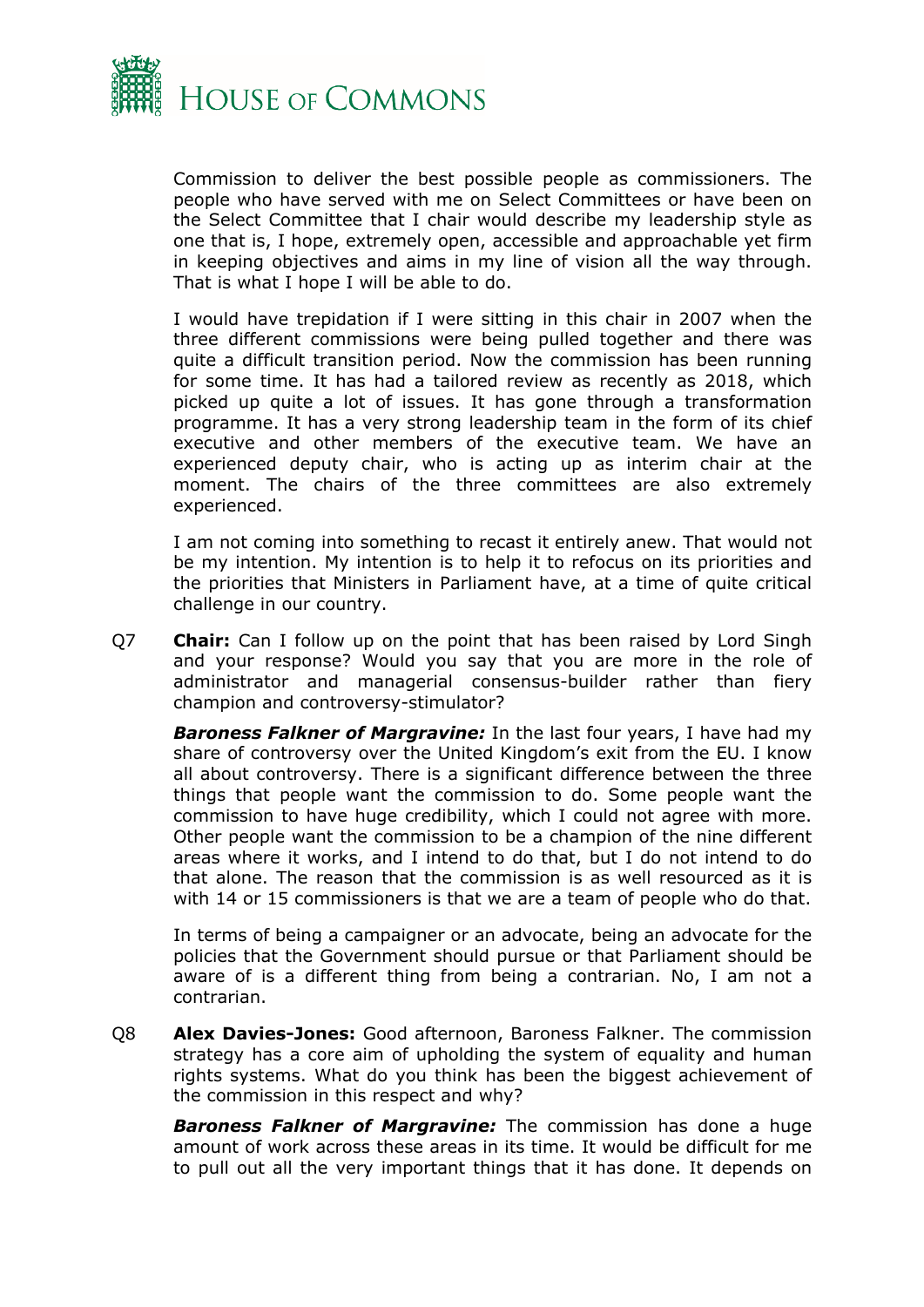

where you sit, really. If there is one protected characteristic that affects you more directly than another, you will naturally pick up on that one.

I think the commission uses its resources incredibly effectively in its enforcement role. I can give you a few statistics. It has undertaken 22 discrimination cases. It has taken up 34 strategic litigation cases. It has agreed six legally binding agreements with employers. It has—this is really important—achieved 100% compliance on gender pay gap reporting. It really depends on where you are sitting and which bits you want to concentrate on. I would argue that it operates well across its six priority domains and that it does so effectively, but it is inevitably, to some extent, a strategic body. It has to be very clear in picking up the bits of work that result in strategic read-across and, most importantly, that result in deterrence to others not to do those unlawful or illegal acts.

Q9 **Baroness Massey of Darwen:** I am a Labour Peer. You have talked about the commission earlier a couple of times. I now want to delve a little deeper into your comments and thoughts. What has been the biggest challenge for the commission in delivering on its strategic aims? What would be your biggest challenge? Secondly, what does the commission need to do to be more effective? That is an easy question for you.

*Baroness Falkner of Margravine:* The greatest challenge going forward is that the Covid pandemic has really exposed an awful lot of work that the commission was already working on. It has thrown into public light many of the inequalities that existed already. It has highlighted those in a very public way whereby people are much more concerned and aware of those inequalities than they were in the past. The biggest challenge for us, going forward, is a much larger work agenda.

More than that, a bigger challenge is the resources. As you know, when the commission was set up only 13 years ago, it had a budget of £70 million. Its current bid in this current spending review is £17.1 million. Even as long ago as when my predecessor took over, four years ago, it was £18.3 million. Successive cuts inevitably constrain your ability to do what you want to do and, therefore, require you to prioritise, which brings me neatly to the second part of your question.

What the commission did rather well in March is that it pivoted away from its regular business plan, which had highlighted the six domains that it was going to work on after its transformation programme. It established a new business plan entirely, where it set out the aims that it wishes to achieve in this period in those domains, what it expects and its KPIs—key performance indicators—for getting there. It has demonstrated a level of agility that I am impressed by, looking at it from the outside, but it needs to keep up the momentum now that those inequalities are there. Its effectiveness will be measured by whether it can highlight, do strategic litigation around and advise the Government on the pressing issues that have been exposed.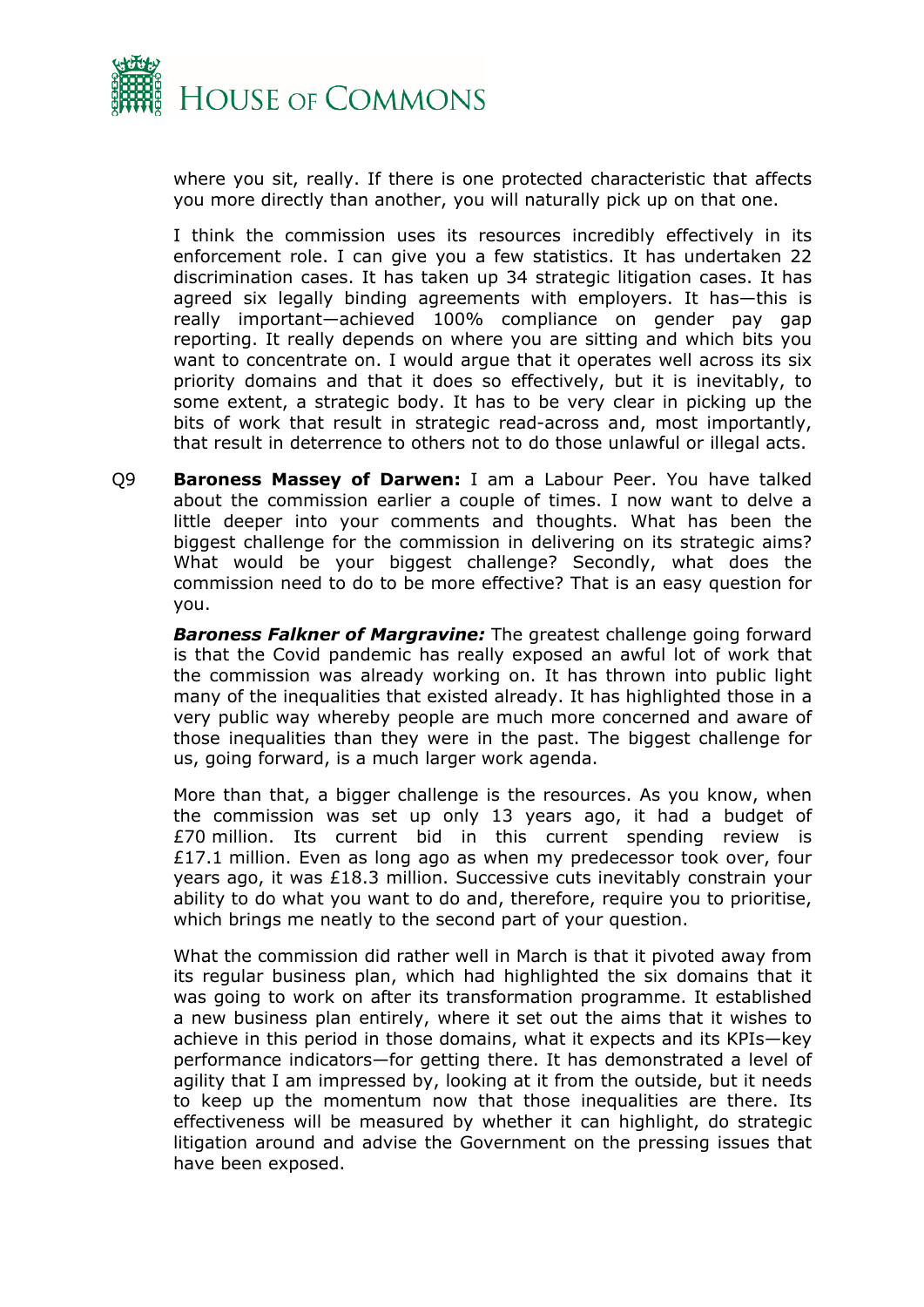

In terms of effectiveness, the tailored review of 2018 required it to have fewer priorities, which it did do, and to explain its priorities, which it has done. Interestingly, in the tailored review, they also suggested that, when it decided that something should not be a priority, it should also explain why. That is going to be an interesting and challenging exercise. We are all covered by non-discrimination and equality issues. Everybody will want their choice of issue to be the one that the commission invests the greatest amount of effort in. Ultimately, it is a strategic organisation as well as a regulator. Those are the two things that it really needs to focus and concentrate on in terms of its effectiveness and delivering.

Q10 **Baroness Massey of Darwen:** How about you? In the midst of all this, which sounds like an enormous task, what will be your biggest challenge? How will you cope with it?

*Baroness Falkner of Margravine:* There are two or three immediate challenges that we have, which I hope to bring a fresh look to. One is the forthcoming—it was 2021, but is now 2022—*Is Britain Fairer?*, which is the review that we are required by statute to do. It is the overview of fairness, equality and human rights in the United Kingdom. That report will be incredibly important at this time, as is advising Ministers of the priorities that they may wish to take up in light of that.

Another priority for me will be this issue of whether we are focusing enough on racial equality. The Joint Committee on Human Rights report that was published today, on black people, equality and human rights, has some arguments in it that I wish to look at again. The third priority would be the spending review, which I have already mentioned and which is forthcoming. Then we also look forward to another tailored review in a couple of years' time. There is quite a lot on the table, but I have articulated the three that I need to have a clear look at.

Q11 **Nicola Richards:** The commission's budget has been reduced from a peak of over £70 million in 2007 to under £19 million in 2019. The tailored review in 2018 noted significant underspends. Do you believe that the EHRC has the right amount of resources?

*Baroness Falkner of Margravine:* It potentially has the right amount of resources to do what it is doing today. I would go so far as to say that what it is doing today, on its extremely limited resources, is delivering real value for money. In that sense, it has the right amount of resources. I have mentioned that, even four years ago, it had rather more significant resources than it does today. I will take this opportunity to point out that, even if we have a simple rollover budget of £17.1 million this coming year, that will impacted by inflation, so in effect, that will be a cut to its budget.

Do I think the commission needs more resources going forward? If the commission were to do everything that your two Select Committees and the Government would wish it to do, I have to say that it probably would need enhanced resources.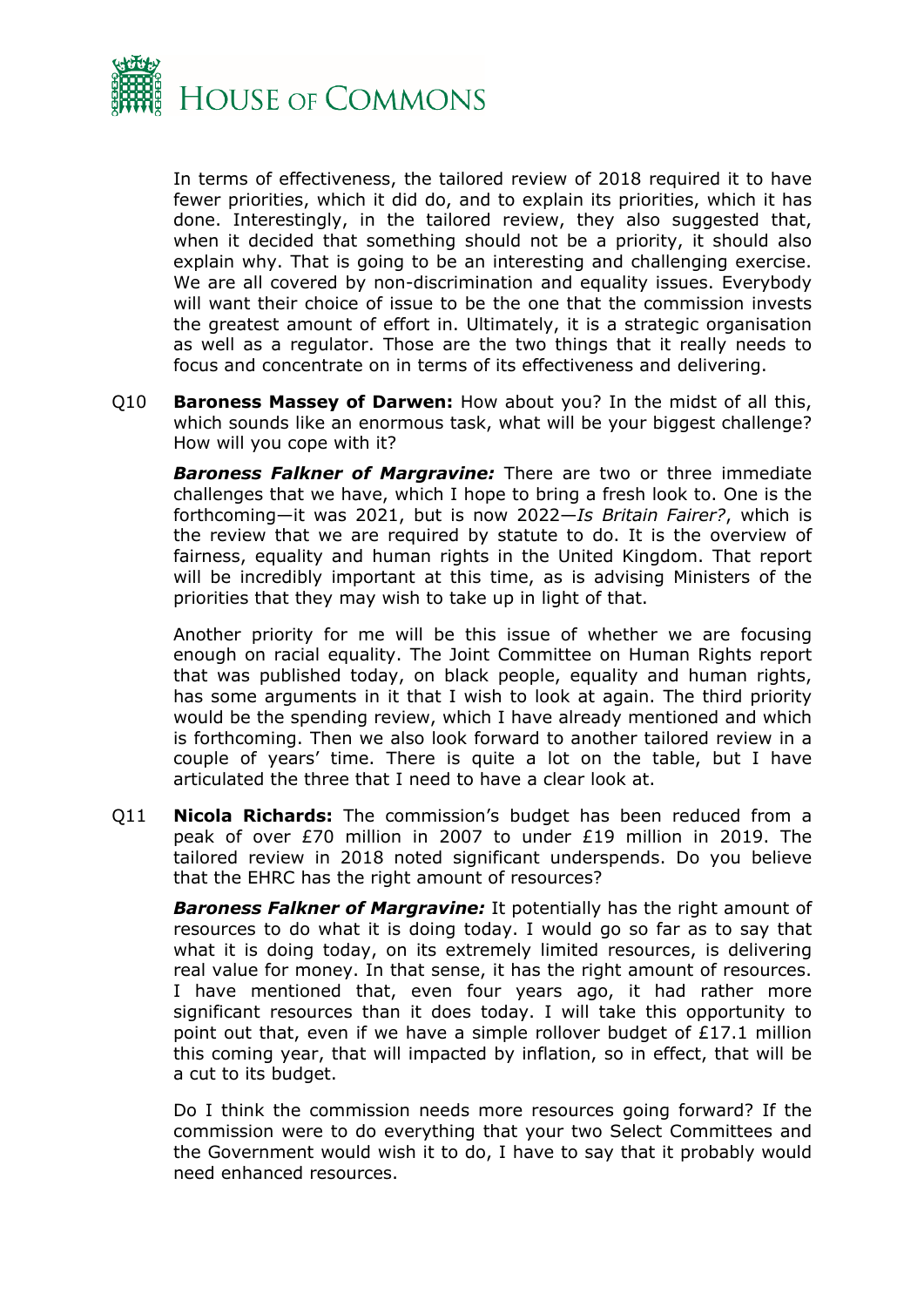

Q12 **Bell Ribeiro-Addy:** I just want to point out a report from the Women and Equalities Committee on enforcing the Equality Act, the law and the role of the Equality and Human Rights Commission. In that report, the commission is said to lack organisational confidence to take enforcement action. Despite previous assurances that the commission would become a more muscular regulator, evidence from the report states that this has not been the case.

It perhaps might not be the most reliable source, but I was visiting a primary school in my constituency talking about Black History Month and I heard a great idea from a young man, who said, "I know—let's make racism illegal." I had to explain to them that racism is actually illegal. Obviously, they are unclear about why people are allowed to continue to perpetrate that. I see the Equality and Human Rights Commission as the police of equalities, if you would like to call it that. Do you agree with the findings of the report into the EHRC that it could be more proactive in taking enforcement action? How would you ensure that this enforcement action is taken against employers and organisations that breach the Equality Act—of which there are many—whichever they may be, including even the Government themselves?

*Baroness Falkner of Margravine:* The commission has several tools in its armoury. Now and more recently, it uses them more effectively than it might have done in the past. There are two areas where you could have another look to see what needs to be changed. One would be the public sector equality duty. You were talking about Governments, and that would imply a change to and strengthening of our statute. The commission can perhaps step up a little in terms of the public sector equality duty. Once I get my feet under the desk, if I do, I intend to have a look at that.

I think the commission has been unfairly criticised sometimes for not being a policeman, in the sense that it uses its enforcement powers, but in order to deliver value for money, its enforcement powers must be used where it can make a strategic difference. While you take up individual cases, you have to be very mindful of the deterrent effect of the individual cases that you are taking up. You are naturally more prone to take up the cases that will apply across a wider breadth of the problem, rather than the single extremely hard case that you are dealing with.

The legal directorate has changed and been reinforced. It is much more effective now than it used to be, but it is something that we need to look at again.

Q13 **Lord Dubs:** You said that you had already seen our report, which the Joint Committee on Human Rights produced. I am a member of it. It gives rise to this question. We were quite shocked when we learned in the course of our investigation that there were no black members on the commission at all. It does not say much for the diversity of the commission. I wonder whether you agree that it is a serious disadvantage for the commission to appear in this way. What can be done to ensure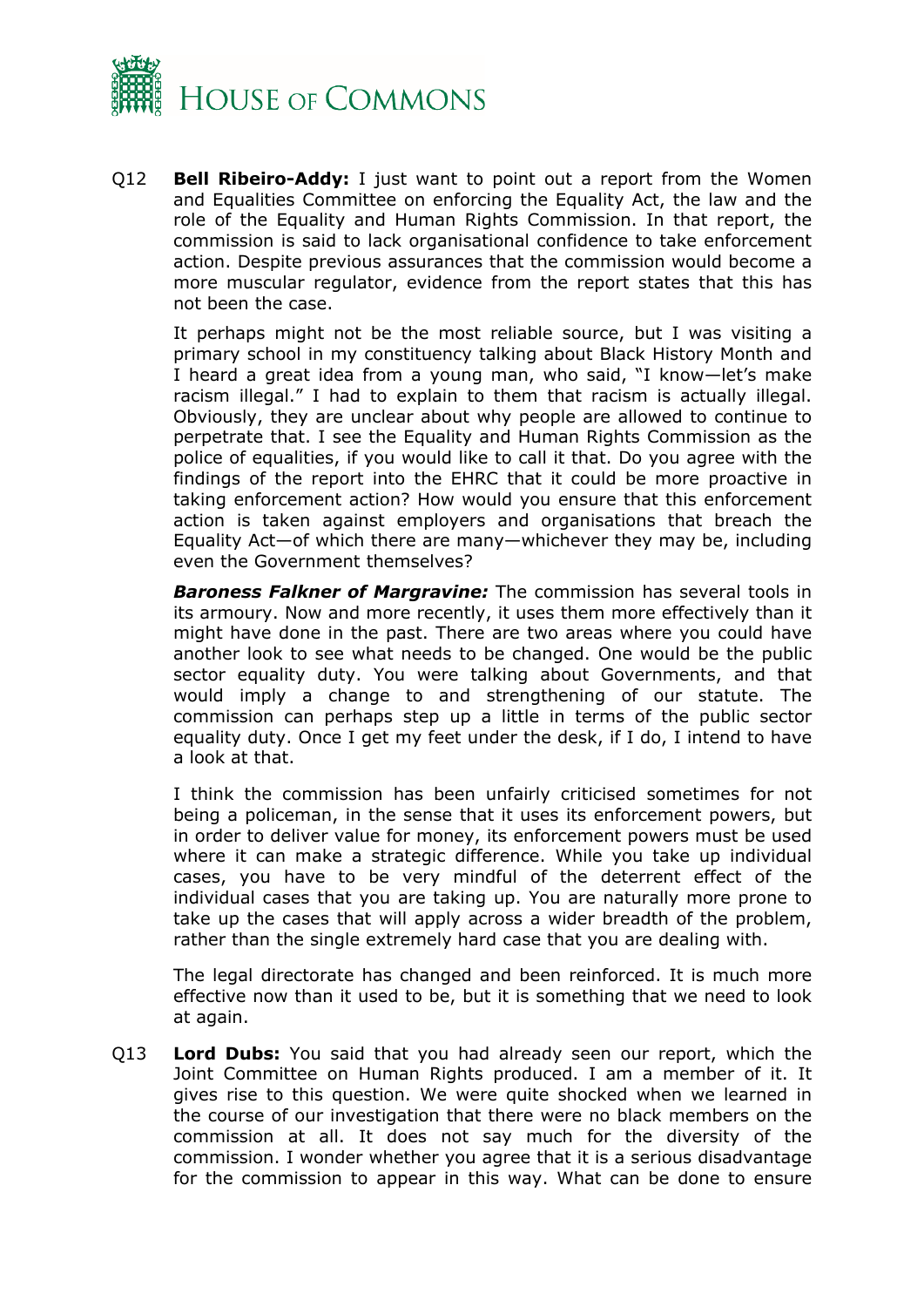

that the board has more black members and is generally more diverse?

*Baroness Falkner of Margravine:* Lord Dubs, I am not sure if you have seen the announcement this morning of the appointment of new commissioners.

#### **Lord Dubs:** No.

*Baroness Falkner of Margravine:* I can report to both Committees that we now have an even more diverse set of commissioners. There is a black commissioner in the announcement this morning. In fact, it is someone you may well be familiar with: Lord Ribeiro, who is a leading surgeon. He has been appointed to the commission at this time by the Secretary of State, under a direct appointment exercising her powers under the Commissioner for Public Appointments guidance, particularly because we are focusing on health inequalities as a priority. He will bring a great deal of knowledge and information to that.

The commission now has four BAME—black and minority ethnic commissioners, which is 30% of the pool. I think I am right in saying that it is higher than it ever has been before. It represents diversity across all the other protected characteristics as well—well, I would not say all, but most of them.

I know that these things are terribly important symbolically but they go beyond that. They go into people's lived experiences and that is why they are important. It is also really important to say that all commissioners are committed to the agenda of equality and human rights, every single one of them. I am confident about that. It does not concern me so much if we do not have exact representation of the nine protected characteristics among the 12 or 14 commissioners as long as everybody is across the policy issues that affect the communities of those nine protected characteristics. That has to be the more profoundly important thing: that we have a deep knowledge base that we can draw on as we come to our judgments and decisions.

Q14 **Lord Dubs:** I had not seen the appointments this morning. I apologise for that. Of course, having really committed commissioners is crucial but there is also the way in which the commission is perceived by the outside world. I am afraid that if there is a lack of diversity on the board, the commission will not have the credibility that it would otherwise have. That was our concern.

*Baroness Falkner of Margravine:* I hope the fact that there are five of us now who represent black and minority ethnic communities is reassuring. I do not think the personal should inform this role, but I myself represent four of the protected characteristics. We all bring to the table, through our rich backgrounds and knowledge, information and a depth of vision that will influence the commission as we go forward.

Q15 **Kate Osborne:** Britain is going through a period of significant upheaval as a result of both Brexit and the coronavirus pandemic. What specific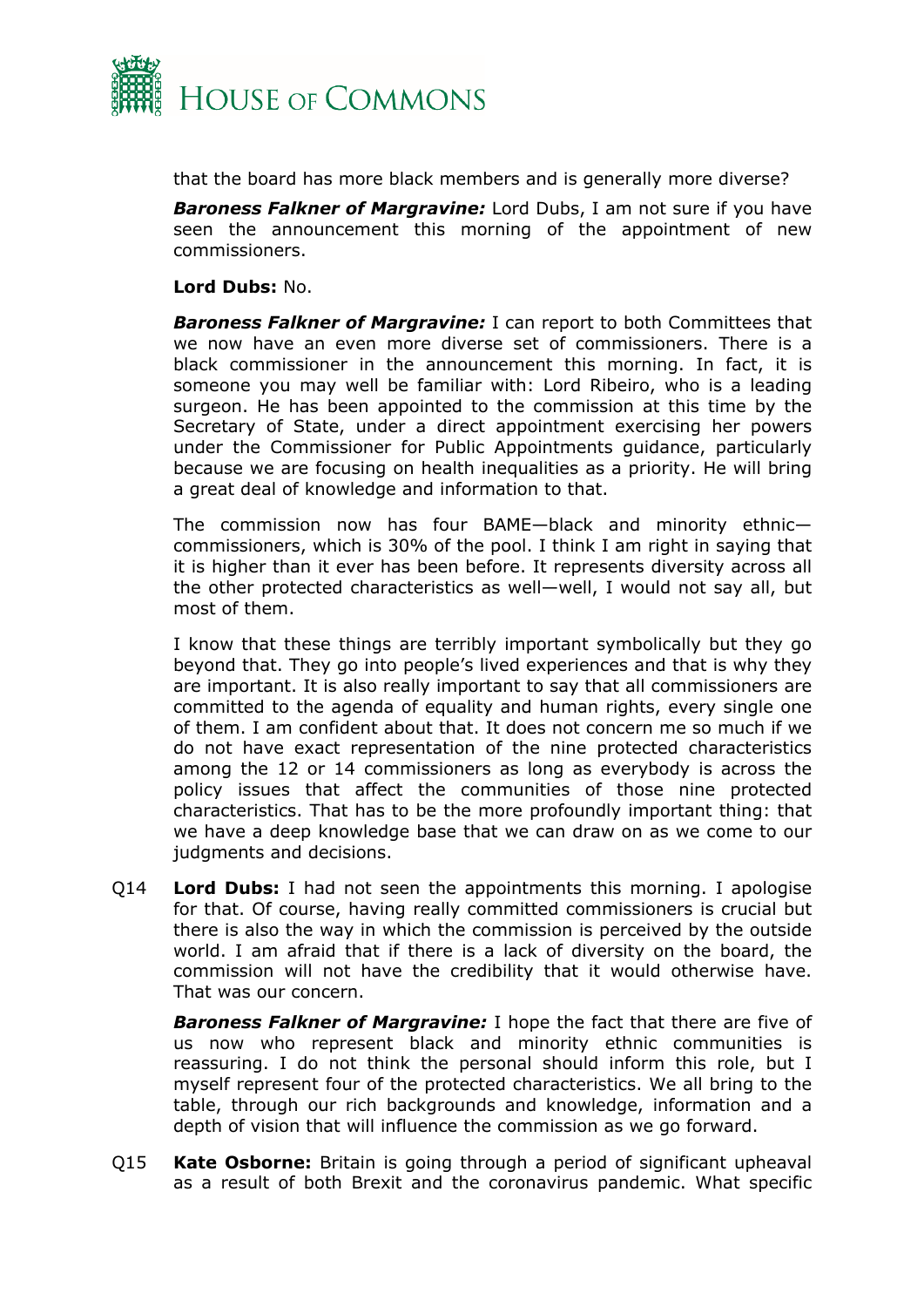

equality and human rights challenges does this bring for the commission's work?

*Baroness Falkner of Margravine:* I will pull up the business plan, which will enable me to give you a more focused answer. The commission has responded very quickly to the pandemic. I touched on that earlier. What the commission will do differently is to use its powers to examine compliance with the public sector equality duty. It is doing that more immediately in the context of the Windrush scandal. It is going to work with the Welsh Government in their implementation of the socioeconomic duty that they are embarking on as we commence this period. It is going to influence policy on the Human Rights Act, the Constitution, Democracy and Rights Commission and the judicial review consultation with the Ministry of Justice, which the Joint Committee on Human Rights has been taking evidence on recently.

It will work with the National Taskforce for Human Rights to develop proposals for a new human rights legal framework for Scotland. It will seek re-accreditation as a national human rights institution from the global alliance. When I say "we", this is of course subject to your approval that I become the chair, but I mean I, the commission and we interchangeably. We have recently published our report on the Labour Party.

What is new? We are going to publish *Is Britain Fairer?* in the context of this pandemic and the inequalities that it has thrown a light on. We are going to refresh our roadmap to race equality to learn the lessons from the pandemic and to address race inequality across Great Britain.

Finally, there is a programme of work to ensure action on the impact of the post-pandemic economic recovery to reduce disparities within and across the English regions as part of the levelling up agenda that the Government talk about. We will also deliver on the MOU—memorandum of understanding—that we have with the Scottish Funding Council to tackle significant inequalities in the higher education and further education sectors in Scotland.

We are embarked already on an inquiry into the disproportionate impact of Covid-19 on ethnic minorities with a particular focus, coming back to the economics, on insecure and lower-paid employment. There is quite a lot there in terms of a change to the business plan.

Q16 **Ms Buck:** Good afternoon, Baroness Falkner. You have made reference, and there have been some questions about it already, to the report we published today from the Joint Committee on Human Rights on the issue of black people and human rights. You said that there were issues in there that you would want to look further into. The report was quite challenging about the role of the Equality and Human Rights Commission and the fact that it had not provided the leadership or won the trust of black people in this country. The polling evidence that we drew on was actually quite devastating in terms of the experience of black people and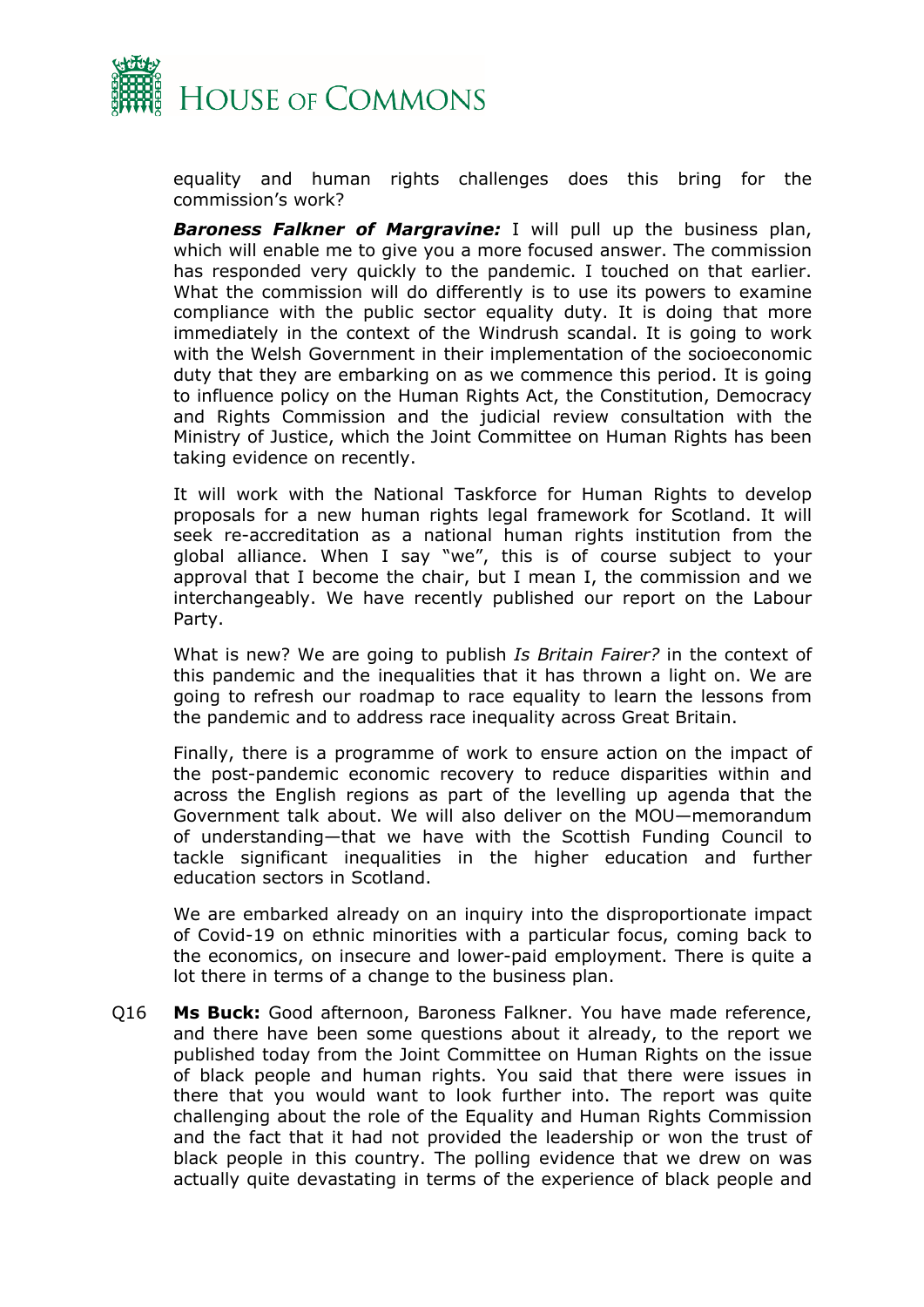

equality and human rights. We recommended an independent body to take that cause forward. I wondered if you could tell us your views about that. Do you agree or disagree with that recommendation?

*Baroness Falkner of Margravine:* I was surprised to see that recommendation in there, to be candid. I recall the discussion in the early 2000s—Harriet Harman will remember it well—when we were thinking of integrating the different strands into a single commission. I recall very well that the Commission for Racial Equality was initially opposed to that but eventually came around.

I have spent my whole life, as a newcomer and a migrant to this country, and my whole service in public life wanting to integrate rather than segregate. My belief in integration leads me to a view that we are better off looking at the different strands in the round rather than having different oversight and regulatory bodies for the different protected characteristics.

In preparing for this meeting, I was trying to recall why we did not provide sufficient powers in the human rights area for more litigation in that regard. I will pick that up in a second. Let us remember that the commission is only 10 years old. In seeing whether racial equality needs a different champion, I can see the point of perhaps reassessing the commission's priorities in that regard, but I cannot see the point of recreating a different commission for racial equality. I am proud to say that the Commission for Racial Equality was set up Roy Jenkins when he was Home Secretary in 1976. 1976 is the year I arrived in the United Kingdom as a migrant. I recall this debate from that point onwards and I have to say that I would be opposed to segregation. My life's work has been about integration.

Having said that, picking up the point I wanted to come back to in terms of greater enforcement powers, the human rights angle that this report highlighted very clearly, and the perception you point out of black people thinking that their human rights are not represented in the same way that white people's human rights are represented, is enormously important. I see that clearly and there is a real body of work to be done in that regard. If I can remind you, when the Equality and Human Rights Commission was set up, it had the power to advertise and publicise its work to a greater extent than it does now.

Q17 **Ms Buck:** I wonder what you would put down as the reason why, 10 years on—we as a Committee have taken this evidence—there has been such a lack of confidence and trust in the leadership of the EHRC, as set out in our report.

*Baroness Falkner of Margravine:* Part of the problem is that the EHRC is a strategic body reliant, in terms of its powers, on statute. That is a more complex thing to explain to the public as compared to, as Bell Ribeiro-Addy pointed out, a policeman. It is much easier to be visible as a policeman than it is to be visible as a body reliant on statute law,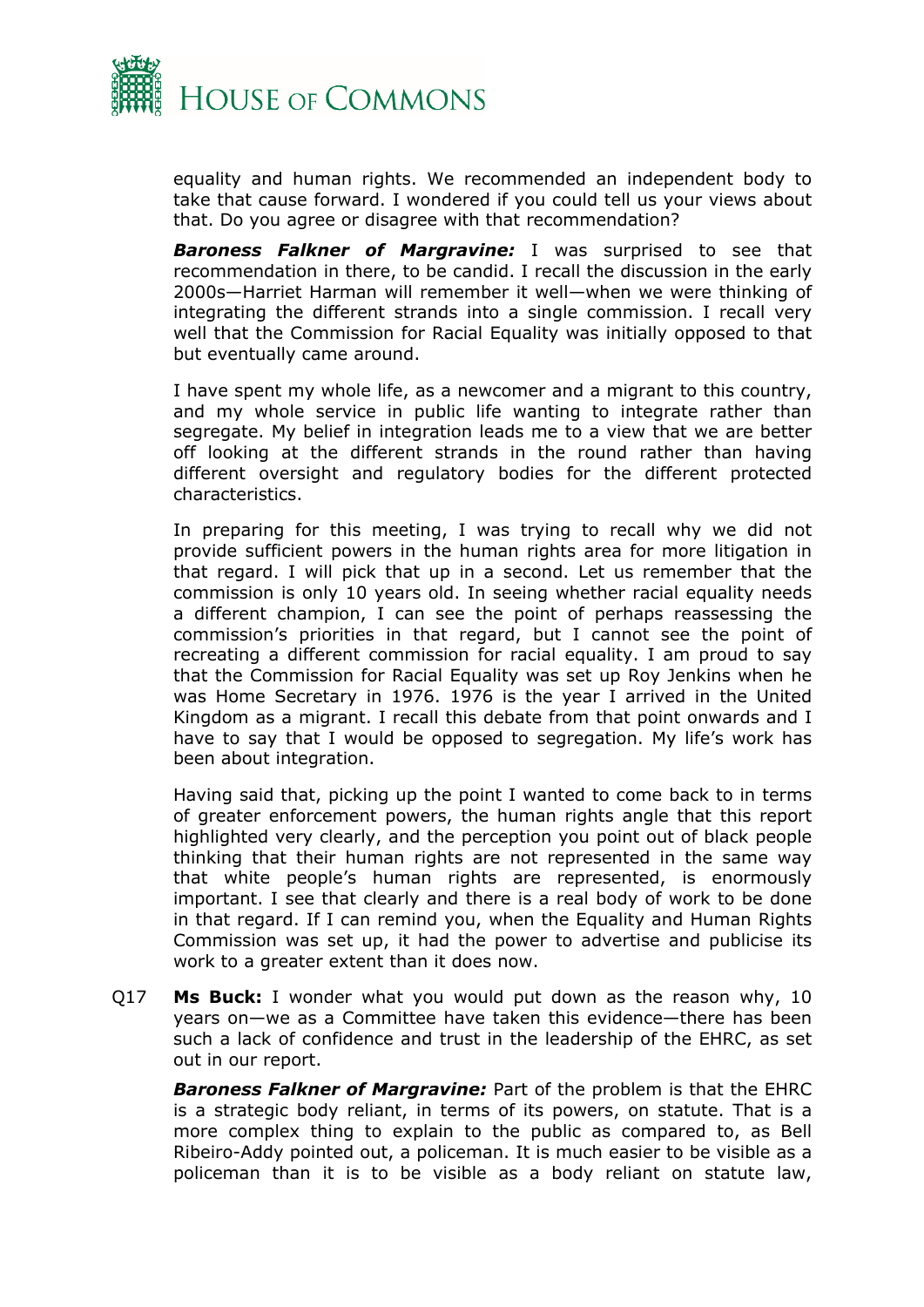

litigation, enforcement powers and so on. If there were scope to have a better advertising, public awareness and educational budget in the commission's resources, that would be a means of tackling that.

Q18 **Lord Brabazon of Tara:** I am a Conservative member of the Joint Committee on Human Rights. Baroness Falkner, you have already covered my question to some extent, related to the fact in our recent report that the majority of black opinion in this country believes that black people's human rights are not protected equally with those of white people. You have already spoken about that a bit. If you do agree, why do you think that is and what should be done about it?

*Baroness Falkner of Margravine:* It is a challenging one in the sense that perceptions are quite hard to shift. It takes just a few acts and a few newspaper headlines to embed a perception.

Q19 **Chair:** Can I just butt in there? Lord Brabazon's question was not about the perception, because the perception is borne out by the polling. His question was whether you agree with the majority of black people in this country that their rights are not protected equally to white people's. Do you agree with them that their rights are not equally protected?

*Baroness Falkner of Margravine:* I am not sure that I know enough about it to be able to say whether I agree or disagree. Several reviews in the past, whether it is Windrush, the Lammy review on incarceration in prisons or the Angiolini review, show things that have gone wrong in terms of black people's human rights and where, perhaps, sufficient change in those problems is not visible. I would agree that, when you look at those problems, it is very clear that some rights of black people have not been protected. That is why the commission is concentrating in its work programme on some of those issues that I have just read out to the Committee.

As you will know, Chair, from your own time in Government, ultimately a non-departmental public body is there to advise Government on legislation. I hope that we will be extremely proactive in anticipating legislation and doing so, but it is for Government to implement the changes in statute.

Q20 **Chair:** But the Equality and Human Rights Commission is not just an adviser to the Government, is it? It is a champion to press forward for equality and human rights. If you will forgive me, a lot of your answers so far have seemed much more administrative, managerial and strategic. I am not hearing a champion for all those people who want to see change and to see human rights advanced. Will you lead that? Will you champion that?

*Baroness Falkner of Margravine:* Yes, absolutely. There is no doubt about that. Every commissioner comes on board to do that. Of course I will lead that. But championing something is different, as I think Marcus Rashford would say to you if you asked him, to actually delivering the change. Of course the Equality and Human Rights Commission is there to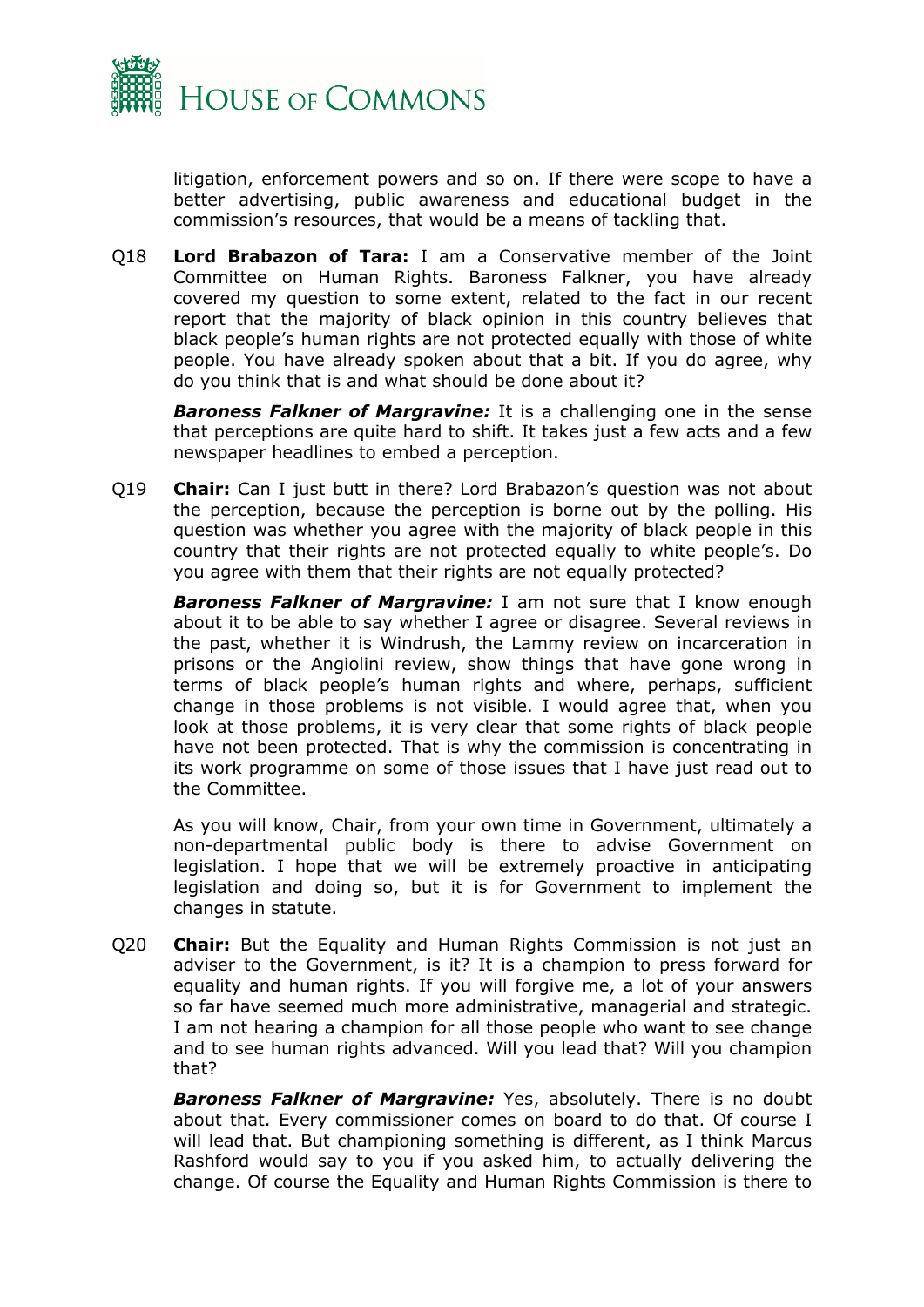

champion the rights of all of the protected characteristics, including this particular issue that we are talking about, the human rights of black people. You are absolutely right in that, but alongside championship comes credibility. Credibility is part of being a champion. The public gets enormously frustrated with talking heads who do not deliver. Delivery is actually really important. I am sorry if you think that my answers have been managerial but, if you are going to deliver, you need to have a focus on the managerial process aspects of what the commission is there to do.

#### [CAROLINE NOKES took the Chair.]

Q21 **Chair:** Harriet has to leave us, which puts me in the Chair. Could I follow up on something you just told us, Baroness Falkner? You were very clear that you felt championing was different from actually getting results. Do you not think that the commission has a very clear role in both, in that, while championing people's human rights, you also have to deliver through the enforcement mechanisms?

*Baroness Falkner of Margravine:* Indeed, absolutely. Therefore, the Acts set out general duties and specific duties, and the specific duties are very clearly related to enforcement.

Q22 **Baroness Ludford:** I am a Liberal Democrat peer and a member of the Joint Committee on Human Rights. As a quick comment, I would have thought that Marcus Rashford was not only a credible champion but has delivered results. Anyway, I will turn to my question.

The 20-year anniversary of the Human Rights Act is currently being marked and celebrated, as indeed is the 70th anniversary of the European Convention on Human Rights. The current Government were elected last year on a manifesto that included a proposal to update the Human Rights Act to ensure "a proper balance between the rights of individuals, our vital national security and effective government".

Do you think that there is currently an imbalance between these objectives? If so, how should it be remedied? Do you worry about a weakening of the Human Rights Act? I understand that we are expecting a review of the Human Rights Act imminently, so this is a very live issue.

*Baroness Falkner of Margravine:* The essential character of human rights, right from the outset, is that they are not limited in scope. They reflect society's views and are potentially exponential as society changes. You can add to your human rights agenda as you go forward. Balancing whether they come in the form of individual rights or not really depends on the specific rights.

I do not have a particular view on the Government's manifesto because I have not read the particular paragraph or chapter that you refer to. I do know about the review of administrative law that they are undertaking at the moment. We wait to see what they come up with. My understanding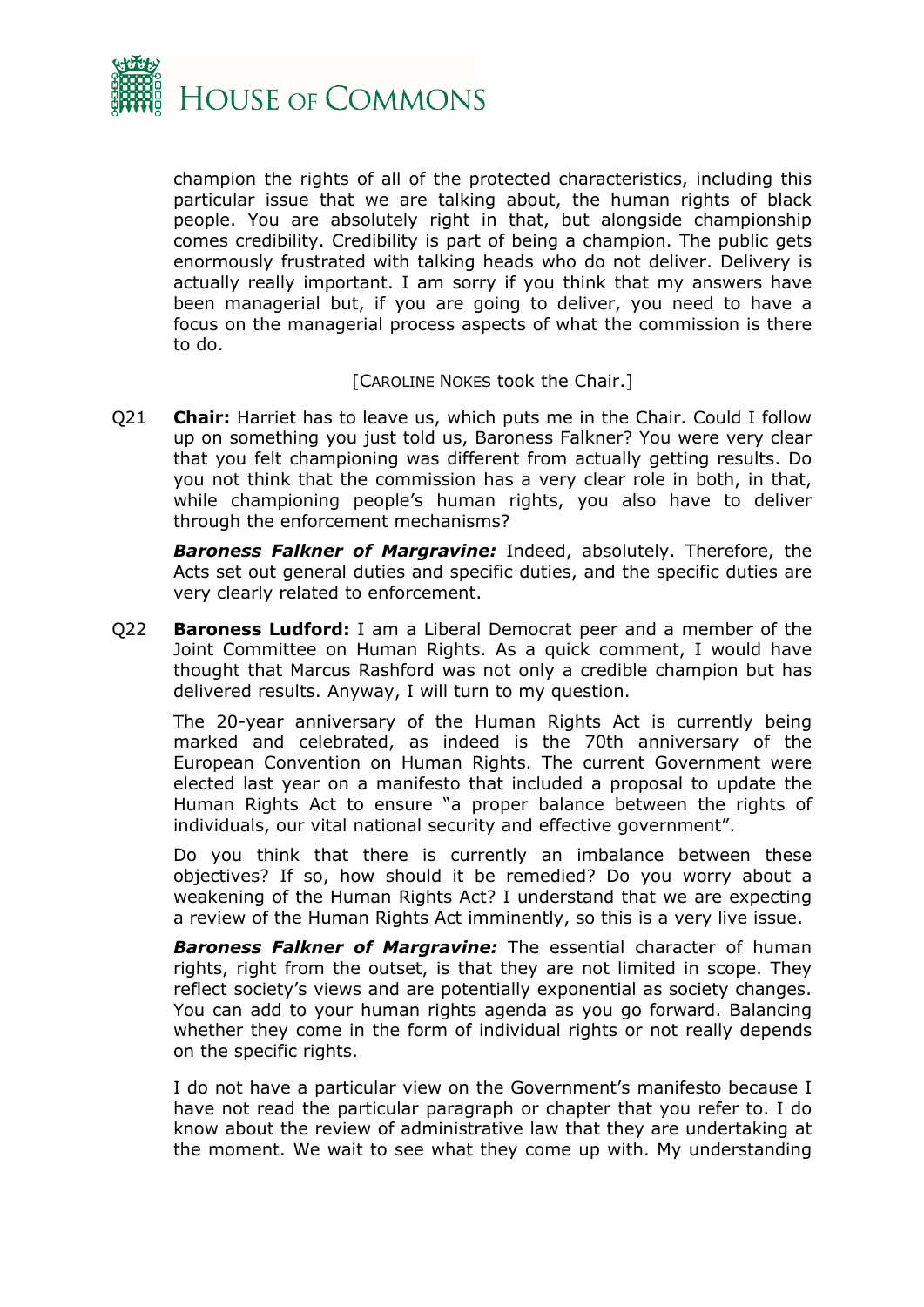

is that the Equality and Human Rights Commission has done a submission into the review.

Do I imagine that there will be a weakening of the Human Rights Act? It will be very difficult for them to do that while reconciling the protection of non-discrimination and equality. As I said, the two go hand in hand. If you were to weaken the human rights part of the agenda, you would commensurately be weakening the equality strand of the agenda as well.

Q23 **Baroness Ludford:** I realise that any candidate to chair the Equality and Human Rights Commission is in a slightly difficult place in commenting on a Government manifesto commitment. On the other hand, there has been a great deal of discussion in recent years about the intentions towards the Human Rights Act and, indeed, membership of the convention itself.

I was rather hoping that you would have some clearer and firmer views on the potential concerns about the position and solidity of the Human Rights Act. Our understanding is that not only is there this independent commission on administrative law and judicial review, but there is also going to be one about the Human Rights Act itself. It is going to loom quite large over the workings of the Equality and Human Rights Commission. I wonder if you have any further thoughts on the subject.

*Baroness Falkner of Margravine:* All I would say is that, as with most policy, I look to evidence. My understanding of the Government's position is that they have said they will not leave the European Convention on Human Rights; they will continue to remain as part of that. That part is quite clear as we stand today.

In terms of their intention to change the Human Rights Act, my understanding of that 2015 manifesto commitment, which was spelt out more clearly than the current one—the current one talks about a commission, but the 2015 one was slightly more expansive—is that they wish to substitute or change the Human Rights Act to put in place a British Bill of Rights. We need to see what a British Bill of Rights contains. You could end up with a statutory body with enhanced powers. That is where my hope would lie.

Q24 **Bell Ribeiro-Addy:** I just want to clarify, following on from Harriet Harman's question and the Chair's follow-up, who has the primary responsibility for enforcing equality. It almost seems as if the responsibility lies primarily with the Government. This seems a bit difficult given that the EHRC itself is meant to oversee and look at what the Government are doing to make sure that the Government themselves comply. I just want to understand your idea of who has the primary responsibility for enforcing equality throughout all our institutions.

*Baroness Falkner of Margravine:* Are you referring to the public sector equality duty?

**Bell Ribeiro-Addy:** No, I am just referring to enforcing equalities overall. It is the public sector equality duty and enforcing the Equality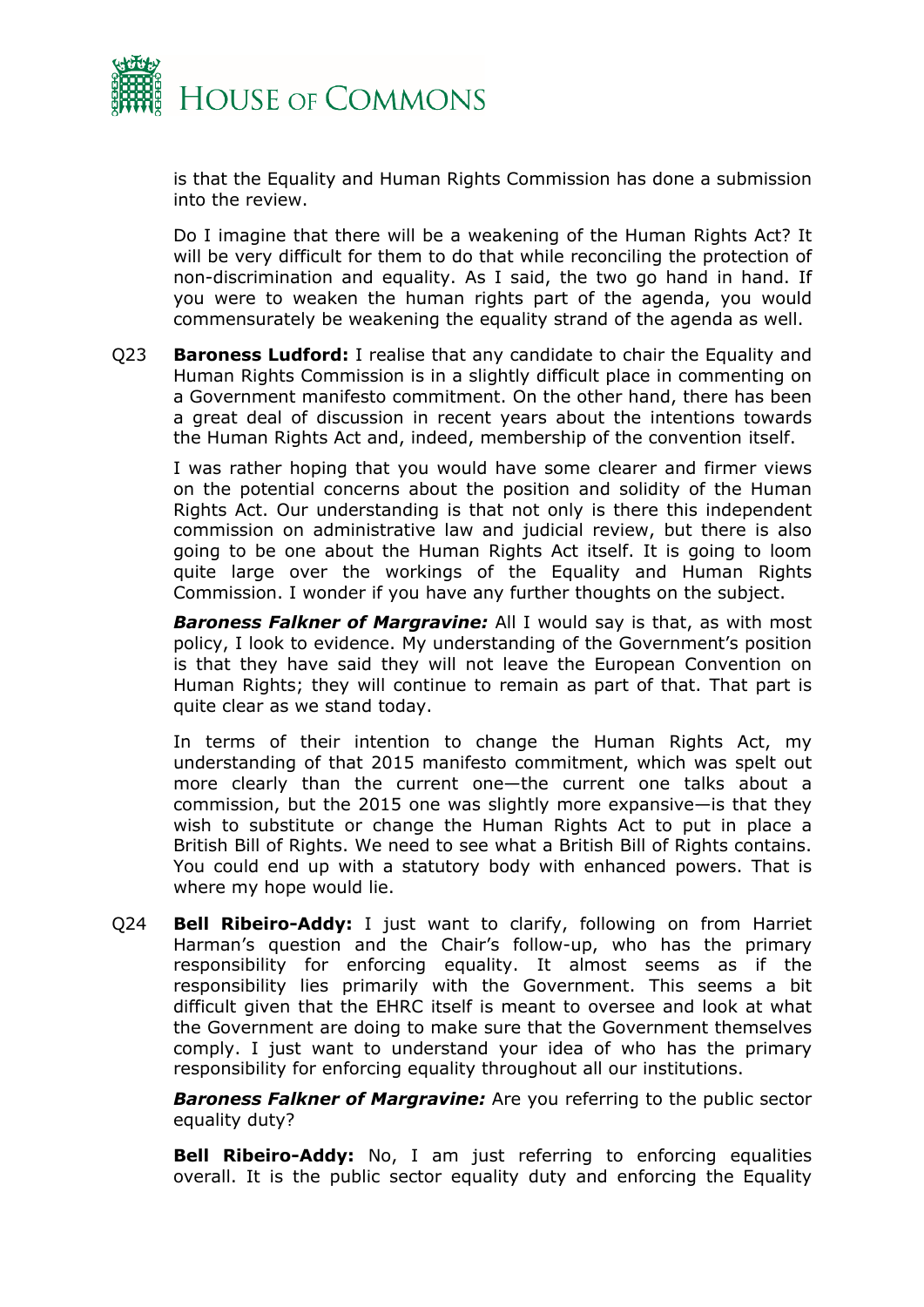

#### Act.

*Baroness Falkner of Margravine:* The Equality and Human Rights Commission has overall responsibility. It is the national equality and human rights institution. The Scottish Human Rights Commission has slightly different responsibilities in Scotland, and the Northern Ireland Human Rights Commission is out of the remit of the EHRC.

Q25 **Joanna Cherry:** Good afternoon, Baroness Falkner. I was pleased to hear you talking about the possibility of greater enforcement powers for the EHRC. For human rights to be effective, they must be capable of being enforced. What should the EHRC's role be in assisting people to enforce their rights? Does it have the powers it needs to assist people in enforcing their human rights in particular?

*Baroness Falkner of Margravine:* Successive reports by the Joint Committee on Human Rights have covered the issue of adequate powers to assist in the enforcement of human rights. When the powers of the commission were being debated in 2005-06, it seemed to me at that time, because the Human Rights Act was relatively new and bedding in, that there was a general view that the specific duties of enforcement to do with equalities were more straightforward and, indeed, more pressing at the time, and that the human rights duties that do not include enforcement were perhaps the place that you would start, and as you went on and saw what the need was, you might revisit the statute. That is probably where we are. We probably need enforcement powers in terms of human rights and I think the commission would welcome them.

Q26 **Joanna Cherry:** The report that the Joint Committee published today found that very significantly high percentages of black people in the United Kingdom do not feel that their human rights are equally protected. Do you think it would be helpful if the commission had the power, as it has in relation to equality cases, to provide legal assistance to individuals in Human Rights Act cases?

*Baroness Falkner of Margravine:* Yes, I do, very much so.

Q27 **Joanna Cherry:** I was also really pleased to hear you say that you see human rights and equality as intertwined. You talked about the importance of all the commissioners supporting all the protected characteristics. Do you therefore agree that it is important that we look at each of the protected characteristics as equal and deserving of enforcement?

*Baroness Falkner of Margravine:* There has never been a hierarchy of rights. The reason the protected characteristics in statute have not been given hierarchy is that they are equal. If you are someone living within a protected characteristic and facing discrimination, it is extremely palpable and you naturally feel that that is a priority for you. Yes, I would agree with that.

Q28 **Joanna Cherry:** In your leadership role, would you have an approach to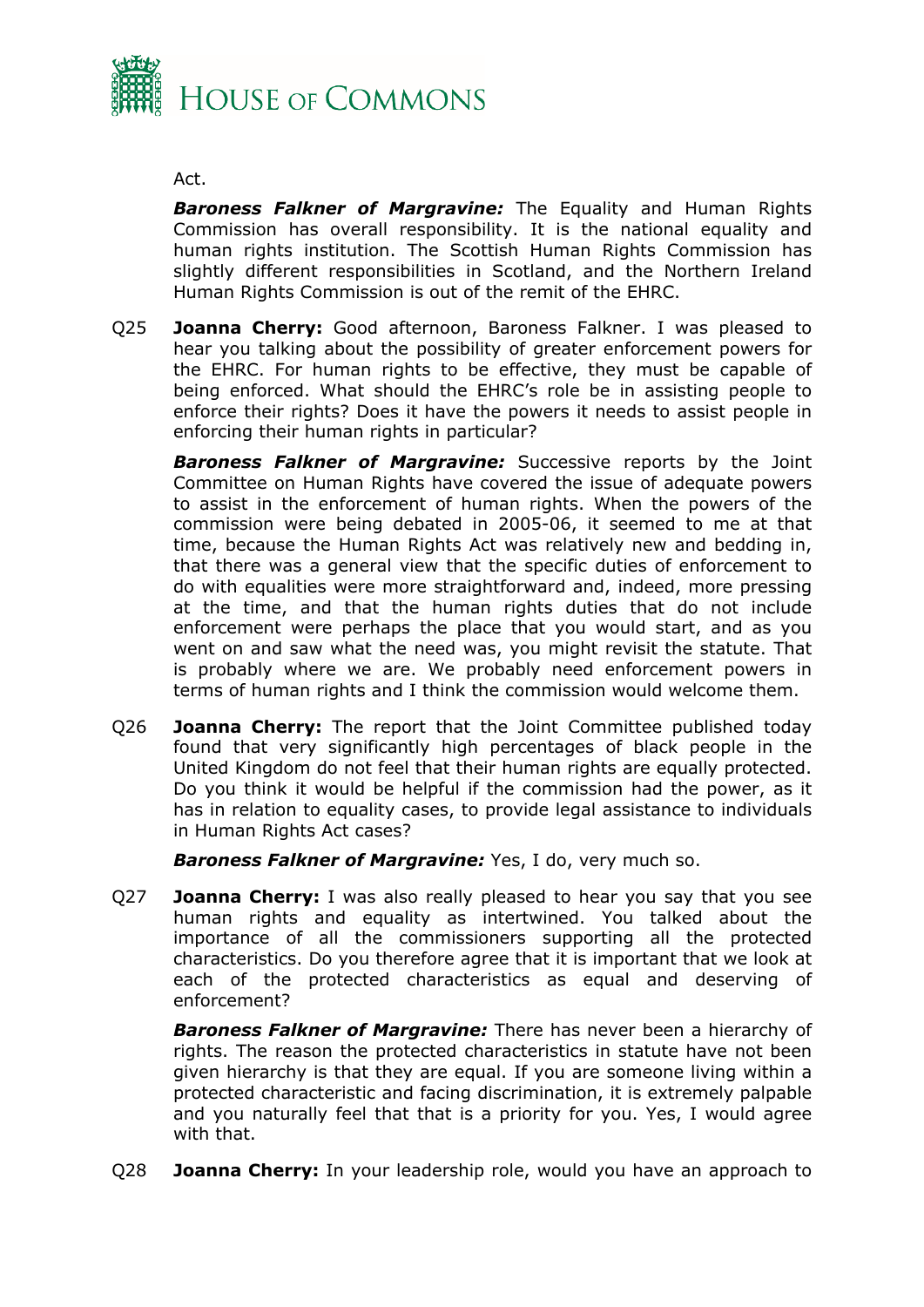

test cases that would involve the interests of all protected characteristics being balanced? What I am getting at is that, in a test case, there might be a competition of rights between two different protected characteristics. Would you, in your leadership role, take the view that it was your duty to balance the interests of all protected characteristics?

*Baroness Falkner of Margravine:* I would be curious to know what the test case would look like because it is certainly a very interesting suggestion. The thing I would say about competing rights is that there are several different things that impact your decision making in that regard, apart from the fact that rights can be exponential and resources are finite. There will be an element of balancing proactive and reactive work in those rights. At one point, something may be more significant, matter more and have a greater impact. The impact is quite important.

You go where your evidence leads you and you find that, while you see equality and human rights as complementarities and not as substitutes, there is the issue of proportionality. Were you to find yourself in a position where you could have a test case that would highlight and bring redress in all the rights in one fell swoop, that would be fantastic. That should be embraced by the commission.

Q29 **Joanna Cherry:** I suppose what I am getting at, Baroness Falkner, is that, at the moment, there is a heated debate in the public sphere about potential competition between the rights of those with the protected characteristic of gender reassignment and the rights of those with the protected characteristic of sex in relation to single-sex spaces. I want to establish whether, in your view, it is the duty of the Equality and Human Rights Commission to approach all test cases with a fair balance between the interests of all protected characteristics rather than favouring one over the other.

*Baroness Falkner of Margravine:* As a principle, that is absolutely right. But, in its specificities, it would very much depend on the policy framework and the strategic aims of the particular case.

Q30 **Joanna Cherry:** Does it not come down in the end to what the Equality Act actually says and what the law is?

*Baroness Falkner of Margravine:* Yes, indeed, it does, which is why I referred to policy.

Q31 **Joanna Cherry:** Connected to that, would you agree with me that all guidance issued by the Equality and Human Rights Commission should be grounded in statute and case law? Sometimes policy can be removed from statute and case law. What underpins the rights of the Equality and Human Rights Commission should be the Equality Act and the Human Rights Act.

#### *Baroness Falkner of Margravine:* I agree.

Q32 **Kim Johnson:** Good afternoon, Baroness Falkner. As you know, Covid-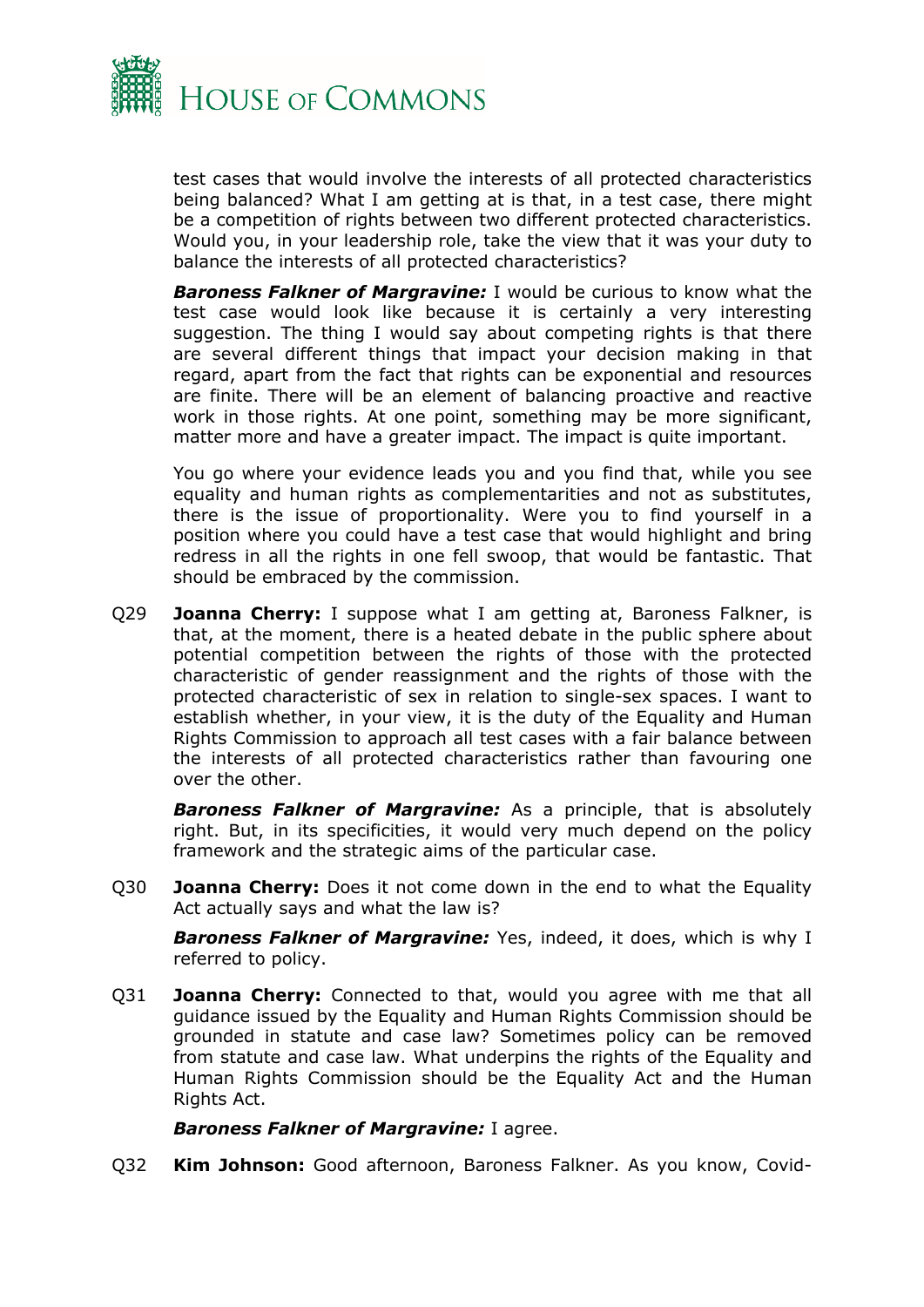

19 and Black Lives Matter have shone a very bright light on racism. Can you tell us what your priorities will be for promoting equalities and tackling discrimination?

*Baroness Falkner of Margravine:* I have covered quite a lot of the business plan and the refocus on priorities. Presumably you do not want me to go over that ground again. Or would you like me to tell you a little more about that?

**Kim Johnson:** In light of what we have been talking about, the published report and some of the challenges that you are going to face, maybe you could focus on that a little, please.

*Baroness Falkner of Margravine:* Are you referring to the report about the enforcement role of the Equality and Human Rights Commission?

**Kim Johnson:** I was referring to the report that has been published today in terms of black people, equalities and how they feel that the Equality and Human Rights Commission is not meeting the needs of black people in this country at the moment.

*Baroness Falkner of Margravine:* Sorry, that is a different report. It is the JCHR report that we have been discussing already. Yes, it is a hardhitting report that merits taking a long look at. It will be one of our priorities if I am confirmed in this role and take over on 1 December. I suspect that the commission will be working on it as of now.

There are several things that came up in the report. There was the issue that the commission does not seem to have grassroots credibility and visibility, and that the former commission was a champion of that and worked specifically on that. If we were able to get the additional resource, which your report recommends this morning, there are several things that would be priorities. We would invest more in our work on the levelling up agenda, working with regional and local authorities to address local disparities that affect BAME communities across the United Kingdom, including in the north. That would be quite significant.

The commission should undertake more section 28 projects, taking on more frontline casework in relation to a particular strategic objective or to raise awareness of the regulated space to drive compliance. Again, this would be really important to BAME communities. Most importantly, the commission would be able to hold more inquiries to shine a light on the entrenched inequalities that Covid has exposed, which are extremely relevant to the strategic plan and the pandemic.

Another option, and this is quite a significant one on my wish list, could be to reinstate a grants programme to fund civil society projects that align with the strategic plan. I hope that gives you an indication.

Q33 **Kim Johnson:** It does give an indication. Thank you. Touching on what Joanna Cherry has just been talking about—hierarchy of equalities and identity politics—your predecessor, David Isaac, said when he left his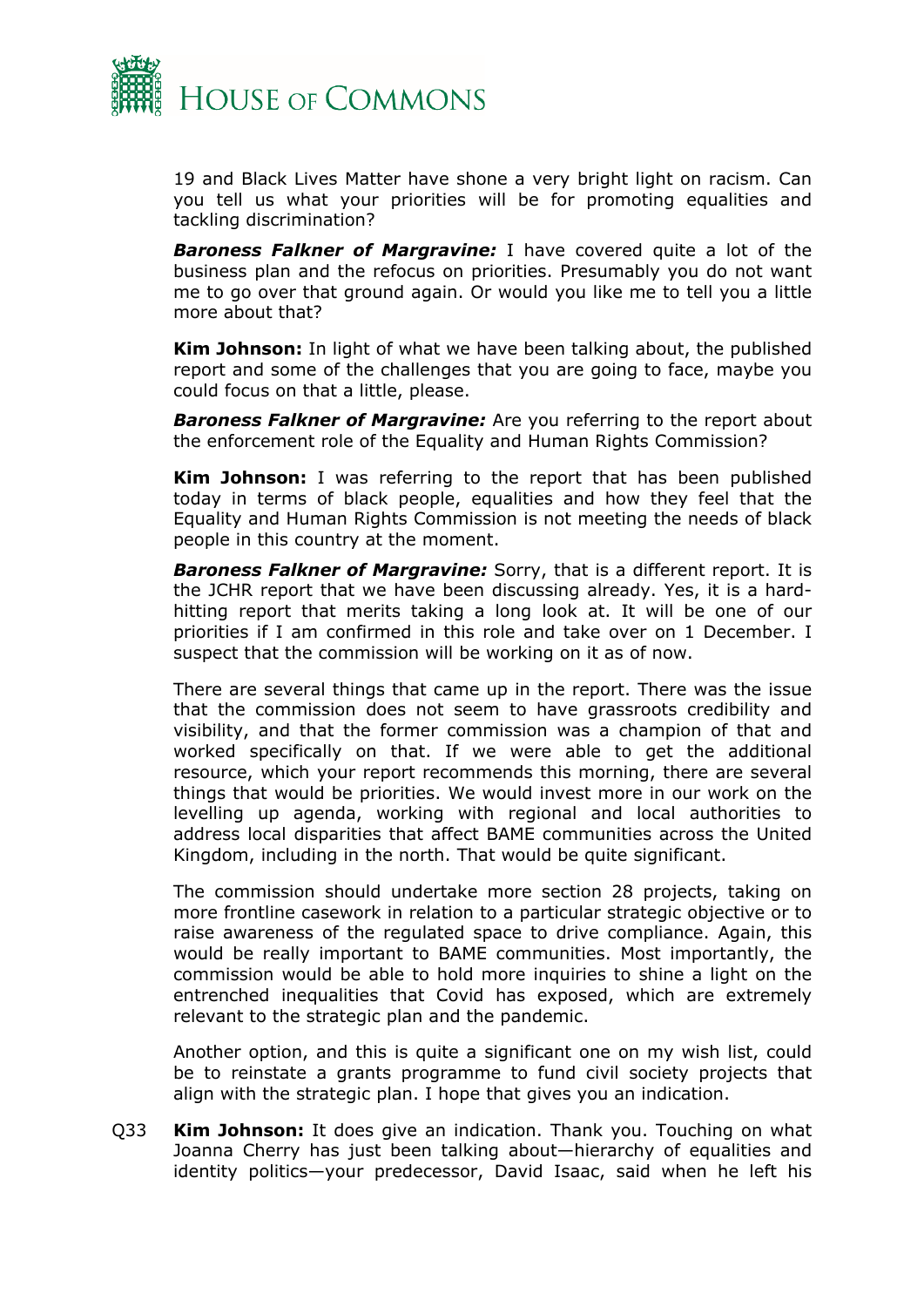

role, "The commission has faced, and will continue to face, some challenging issues where different rights are perceived to collide". Will you take a different approach to balancing competing interests and, if so, how?

*Baroness Falkner of Margravine:* All work around rights is a balancing project. No human rights are absolute. Take free speech, for example: there is no such thing as unfettered free speech. All rights are a balancing project. If the implication is that that has not been done to date, I would find that alarming; but if the implication is that one should be absolutely even-handed in taking up all rights, you lose your strategic focus. Your strategic focus as a regulator is to take up cases where there is a significant problem and where the case would change the strategic framework under which the bodies at which the case is directed operate.

How long is a piece of string? That question comes to mind. In general, all protected characteristics should be seen as individually worthy of the commission pursuing them to deliver for those people. I am not sure what I can say beyond that.

Q34 **Kim Johnson:** Would you agree with David's statement that the EHRC will face, and has faced, some challenges with those competing demands from the different protected characteristics?

*Baroness Falkner of Margravine:* I do not think I know the organisation well enough at this point. I would be able to give you a more adequate answer in about a year.

Q35 **Angela Crawley:** Thank you for joining us. I want to turn specifically to a question with regard to the previous Women and Equalities Committee, which indicated that it felt that the burden of enforcement needs to shift away from the individual facing discrimination towards a more strategic approach in how it worked with its partners and regulators to create change across sectors. I appreciate that you have touched on this already but would you like to elaborate on how you intend to go about this in your capacity as chair?

*Baroness Falkner of Margravine:* Is this about enforcement action?

#### **Angela Crawley:** Yes.

*Baroness Falkner of Margravine:* There are a couple of things that the commission could do more rigorously. One that your Committee mentioned in the past is to employ the use of data, particularly the Race Disparity Audit data that has now been collated and, indeed, the Government's new inquiry into racial inequality that is currently under way. The commission would be well advised to have a very deep dive into the data to see where it can pick up substantive pieces of programme work to carry out in that regard.

One thing that was picked up earlier is that your Committee thinks that the volume, transparency and publicity of enforcement work is not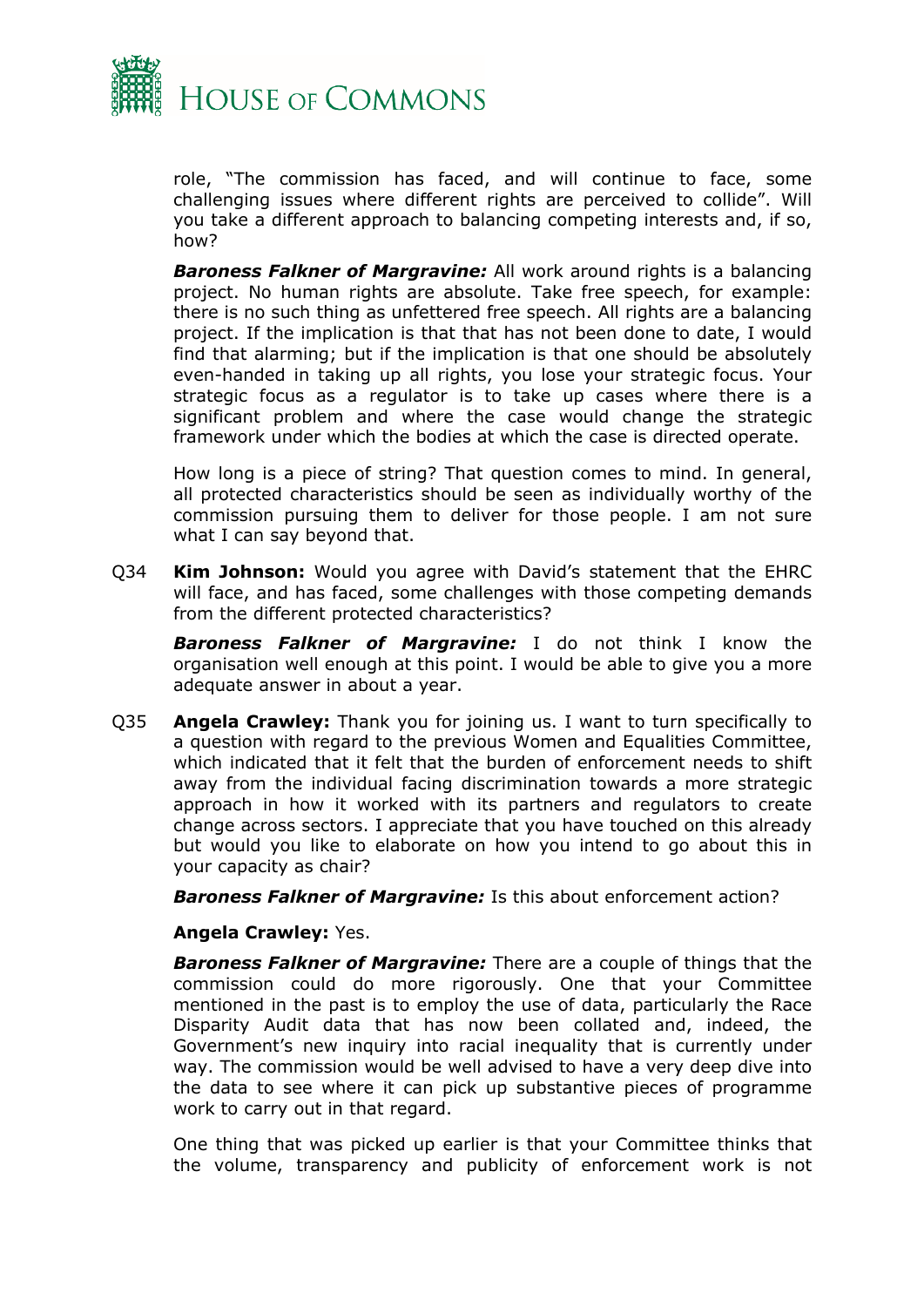

coming out where it is using its enforcement powers. The commission has taken a look at that and is reviewing how it might do that in a more coherent, outward-facing way.

Q36 **Angela Crawley:** One criticism that the commission has had, rightly or wrongly, is that it has been perceived as somewhat toothless in its execution. The tailored review of the commission in 2018 said that it should "reset its vision to focus on the use of its unique powers as an enforcer and regulator of equality law". Stakeholders have described the commission as being timid in using its powers. Do you recognise that description?

*Baroness Falkner of Margravine:* I read that with some interest. If you are already in the equality and human rights family, so to speak, you are very aware of what the commission is doing. As Ms Ribeiro-Addy said, if you are out there as a member of the public and if this is not on your normal radar or in your normal line of vision, you do not notice it. If anything, the commission has got a lot better at that.

I hope I am not repeating myself but, in its annual report, it gave the figures for the number of press and media reports that it had in the last year. I think the number was 1,874 mentions in that particular reporting year, of which 97.1% were positive or neutral, which is quite an extraordinary positive success rate. Almost all the media coverage in the reporting of the Labour Party antisemitism investigation over the last couple of weeks was neutral, factual or positive.

It depends on the constituency that the commission is speaking to. If you are from the constituency where it has taken enforcement action at a given time, you might notice it. If you are not from that constituency, you may not. Perhaps, if there is a criticism here, it is that the commission needs to be more visible in publicising its work. It is certainly something that I intend to look at.

Q37 **Angela Crawley:** My final question is with regard to the focus on the research in *Is Britain Fairer?* One argument is that this report has overshadowed the use of the commission's enforcement powers. If that is an accurate description, how will you prioritise which powers to use going forward in your capacity as chair?

*Baroness Falkner of Margravine:* I am not quite sure I understand the question so if I am too vague, do bring me back. The commission's enforcement powers in terms of equalities are now much better used than they were when the tailored review was written in 2018. I have already repeated for the Committee the extent to which it is undertaking its enforcement powers: 22 discrimination cases, 34 strategic litigation cases, six legally binding agreements with employers, 15 section 23 agreements, and so on. It has pivoted to a greater use of enforcement powers than it had done in the past.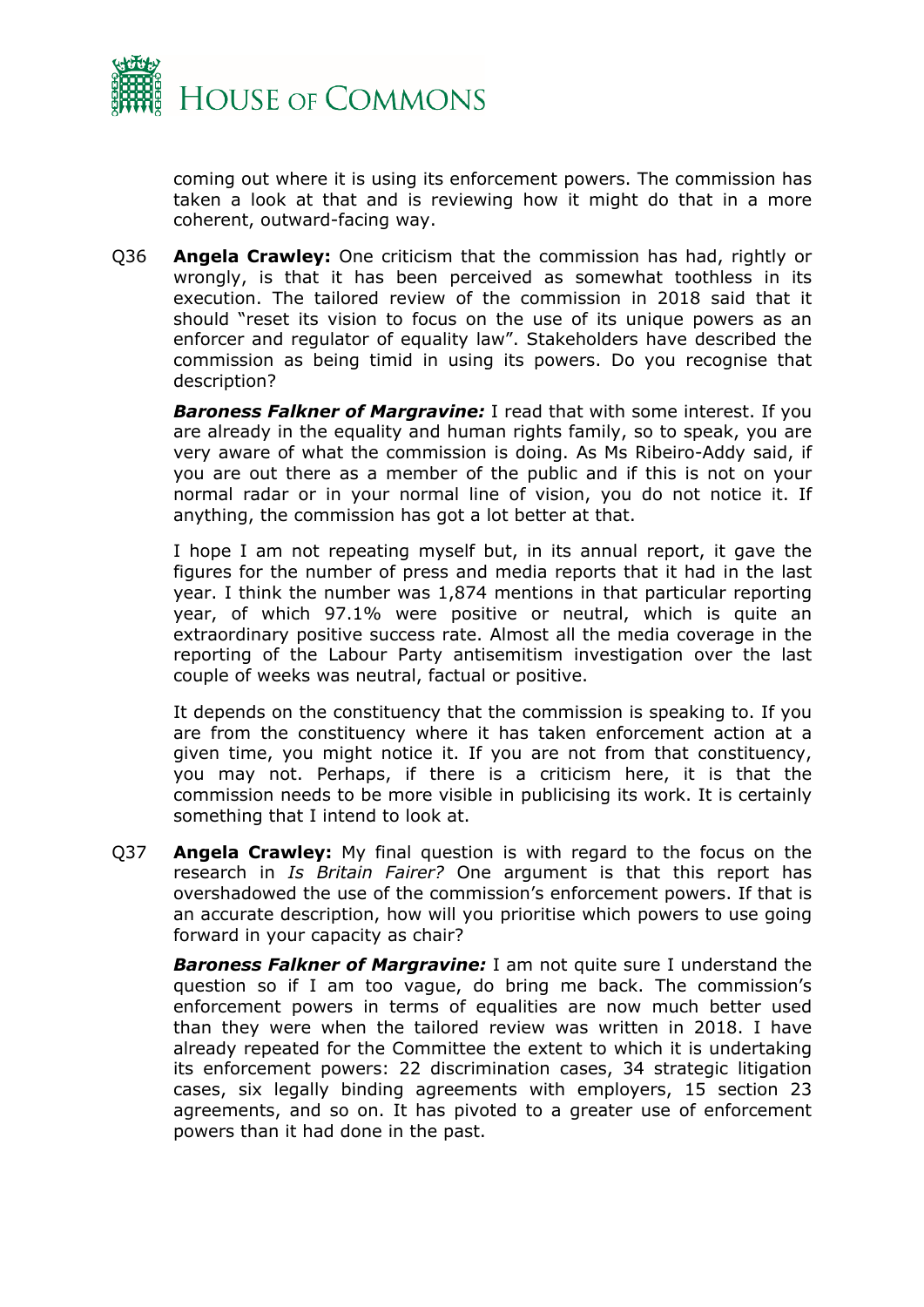

In terms of human rights actions, we have covered that ground just now. If it had the power to take up individual cases, that would be extremely welcome, but that is not to say that it is not capable of being a muscular champion of human rights—a champion rather than a regulator, because it does not have the powers of regulation, but it can champion human rights. I would argue that it does so but, again, it is a vast field and resources are finite.

Q38 **Angela Crawley:** Perhaps I could take the opportunity to ask one last question. I appreciate that there is a breadth of responsibilities that the commission has and that you are undertaking a huge challenge going forward in many respects, but what is your ambition going forward to really transform the Equality and Human Rights Commission into a body that people know about, that they understanding exactly what it does and that really achieves something? That is something that we all across the board want to see and would support you in doing.

*Baroness Falkner of Margravine:* I would take my lead from the commission's remit, which is that it should be a clear and strong upholder of equality and human rights and that it should use its very unique enforcement powers. We are exceptional in the United Kingdom for having a national human rights body that has those enforcement powers. I would hope that we would have a razor-sharp focus on delivery.

Having read this morning's report and the former report on the enforcement role of the Equality and Human Rights Commission, there are three things that come out. "Nobody knows what you are doing". "You are not doing what we want you to do in terms of enforcement; you are not doing what you should be doing". "Why are we not hearing more of it?" Those three things are all things where there has been a change but that is not to say that there is any complacency. I look forward to the final bedding down of the transformation programme, which is now complete, and to moving forward in order to refresh and renew the commission to do those three things better than it does at the moment.

Q39 **Chair:** Will moving forward in that way involve a better and more dynamic relationship with Parliament?

*Baroness Falkner of Margravine:* Yes, I would hope so, not least because I have frequently sat where you are sitting, Chair, on these sorts of Committees and wondered why the reports that we write seem to go unheeded. Yes, absolutely, the governance and framework document requires a minimum of an annual meeting with the Secretary of State and quarterly meetings with the Equalities Minister. I know that regular meetings with your Committee are on the schedule. I am meeting the Equality Ministers again this week. Regular meetings are on the schedule with the Joint Committee on Human Rights.

All I would say to you is that I am enormously committed to seeing Parliament as a friend of the commission. Parliament champions us. It is our champion as a commission. Parliament best carries forward our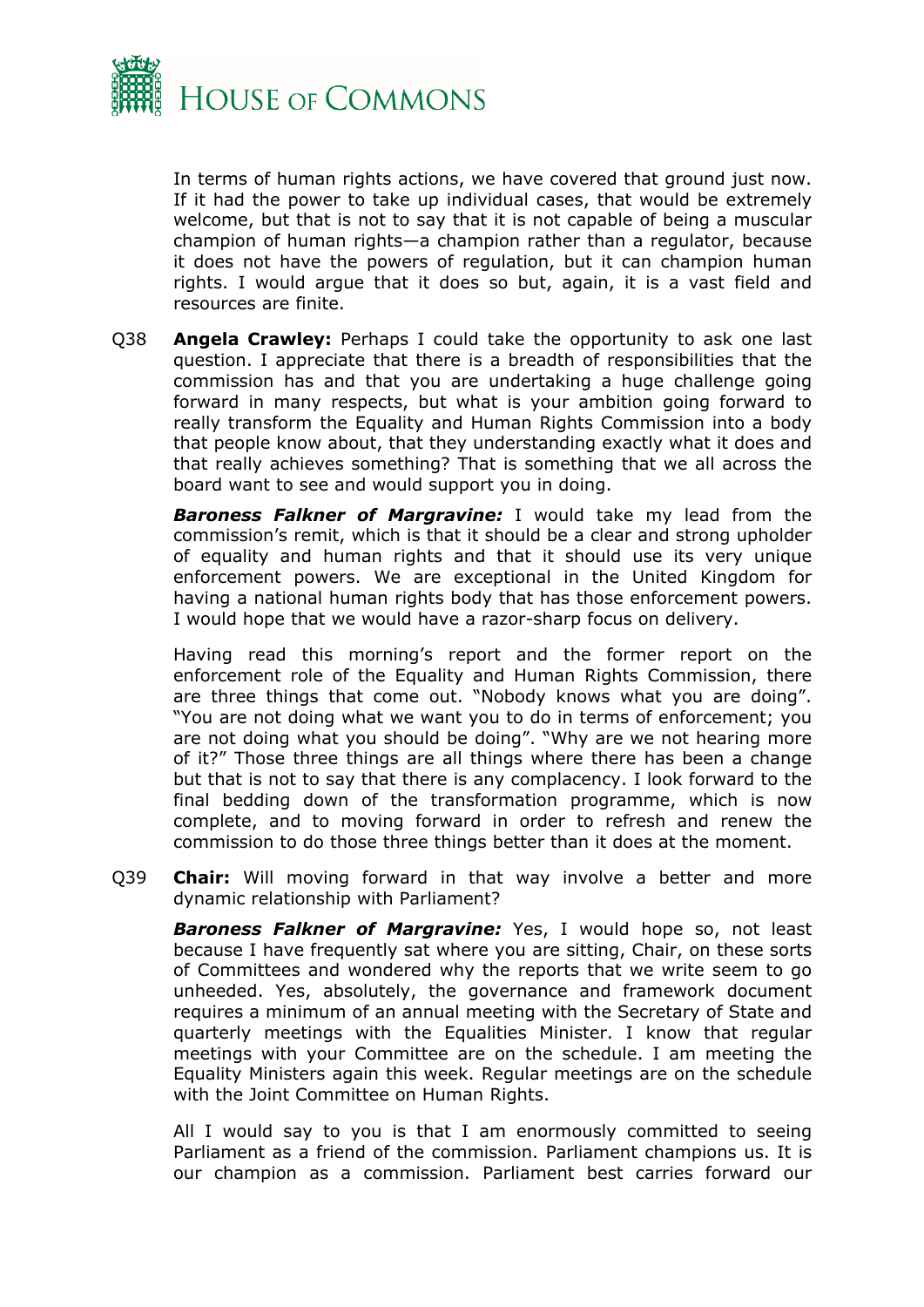

advice in terms of what we might do. You are the people who will be able to amplify our asks, so to speak, and to help us attain delivery. I see that as profoundly important.

Q40 **Baroness Ludford:** If you are appointed, Baroness Falkner, how would you judge in two years' time whether you had been successful? What would success look like? What would the criteria and the benchmark be?

*Baroness Falkner of Margravine:* Success would potentially look like three things. Our report, *Is Britain Fairer?*, should have an analysis in it of concrete, credible proposals to change people's lives. If we achieved a greater focus on delivery, I would be extremely happy with that.

I would wish for a more cohesive and strategic view, on the back of the Covid crisis and the inequalities it has thrown up, of where the state of equality and human rights lies in the country, and to be able to inform Parliament, the Government and the country at large to a greater extent than we currently do, in terms of the research focus, of where the need for change is.

The final thing is to become a more visible champion, as I have been asked several times today, of people's equality and human rights concerns. Two years is potentially too short a time at this point of upheaval so I would rather stick to the four-year programme and duration of the appointment, if I am appointed. If we could achieve that in four years and have a cohesive, agile commission capable of reaction with speed, but also with muscle and force, I would see that as a huge development.

Q41 **Baroness Ludford:** I just wonder if I could tempt you to make it a little more personal. Could you personalise that a little more, without being too egotistical? You talked about what would be an achievement of the EHRC but what would your personal value added and metrics of success be?

*Baroness Falkner of Margravine:* The commission has gone through quite a lot of upheaval in the last couple of years, as has the country at large, if I might say so. My personal win would be to leave the commission in a better place than I found it. That means a commission that is cohesive and focused. I would want to make it more visible as well as credible. I put a lot of store by credibility. It would terribly important to me that it is credible with its stakeholders. If I were to leave it in a stronger position in that regard, with a budget that enables it to carry out what its functions are, I would be content, in humility, with what I might have achieved.

**Chair:** Thank you for that answer. Following on from that, I am going to bring in Alex Davies-Jones to ask one final question where I hope we might hear a little more about your personal ambition as opposed to just some management aspiration.

Q42 **Alex Davies-Jones:** Can I ask why you want this role? What is it that drives the fire in your belly when you wake up in the morning to want to